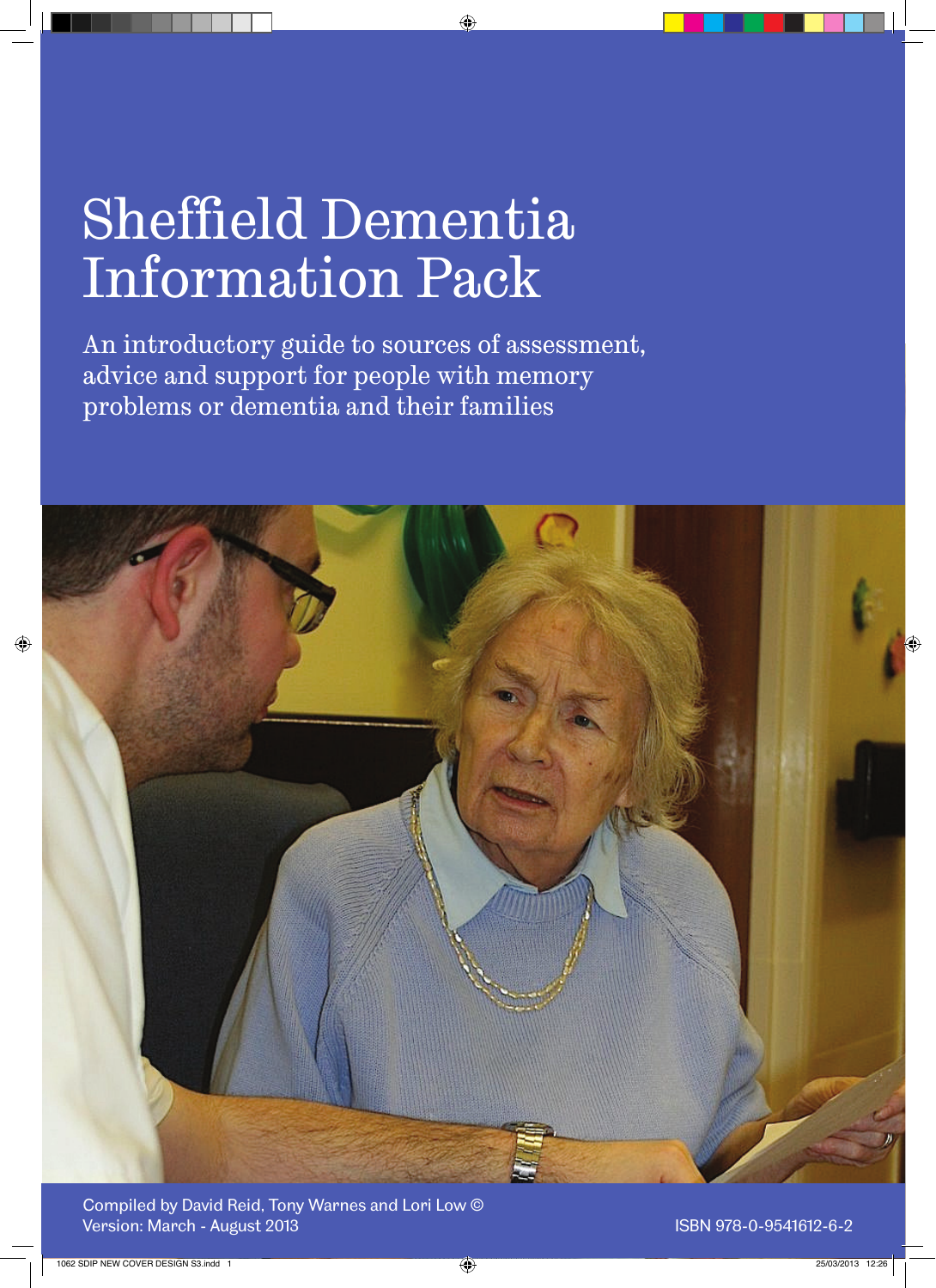## **Sheffield Dementia Information Pack:**

## *An introductory guide to sources of assessment, advice and support for people with memory problems or dementia and their families*

**Compiled by David Reid, Tony Warnes and Lori Low**

The production of this booklet has been supported by the Marjorie Coote Old People's Fund, the Sheffield Town Trust, Sheffield Church Burgesses, the Department of Health and the University of Sheffield

#### **School of Nursing and Midwifery and Sheffield Institute for Studies on Ageing, University of Sheffield**

© David Reid, Tony Warnes and Lori Low

ISBN 978-0-9541612-6-2

**Revision 1, March-August 2013**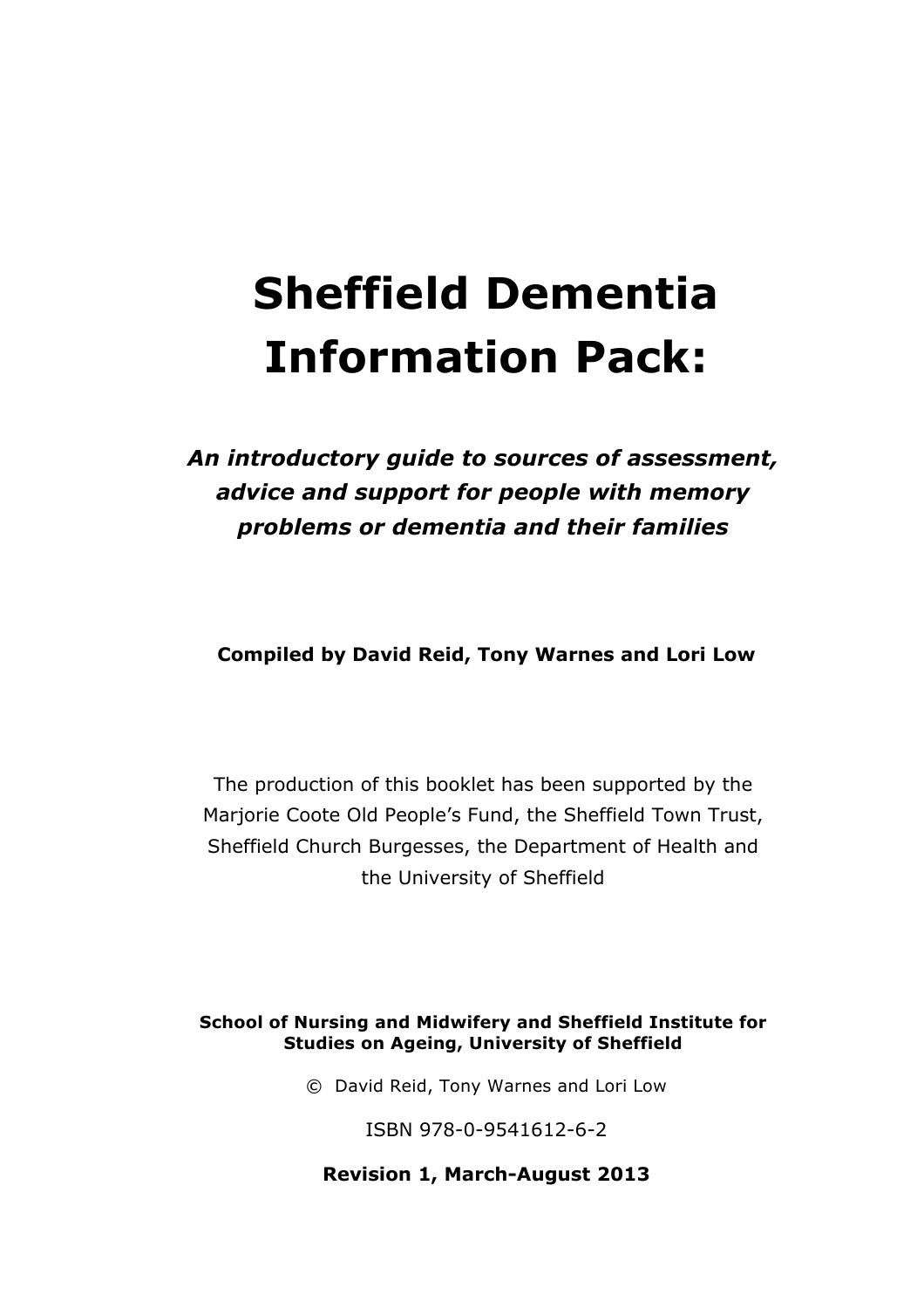#### **SHEFFIELD DEMENTIA INFORMATION PACK**

#### **CONTENTS**

|    | Foreword                             | $\overline{2}$ |
|----|--------------------------------------|----------------|
| 1. | Introduction                         | $\overline{4}$ |
|    | 2. Memory problems and dementia      | 6              |
|    | 3. Living well with dementia         | 8              |
|    | 4. Assessment and treatment services | 16             |
|    | 5. Advice and support services       | 18             |
|    | Alphabetical list of organisations   | 19             |
|    | Personal care and domestic help      | 33             |
|    | Residential care and short breaks    | 34             |
| 6. | Index                                | 35             |

#### **FOREWORD**

It is a great pleasure to write a Foreword for the *Sheffield Dementia Information Pack*. When I gave the Marjorie Coote Annual Lecture in Sheffield in 2010, I was privileged to witness at first hand the enthusiasm about, interest in and commitment to dementia, from the wide range of people in the audience. I mentioned the issue of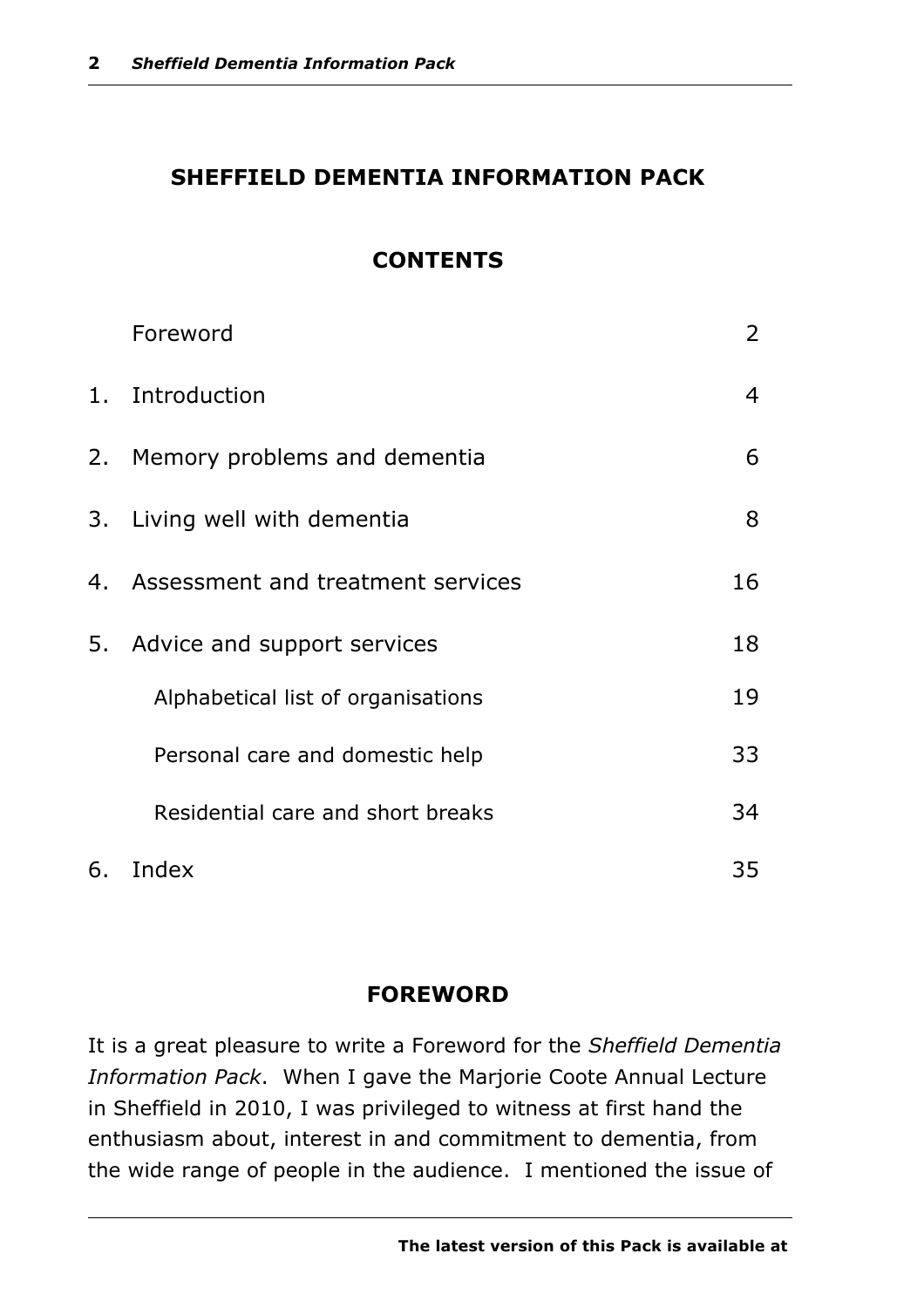a *Bounty Pack for Dementia* (a phrase coined by my colleague Gillian Ayling at the Department of Health) that would provide much needed local information about the subject.

I was delighted when Tony Warnes (with his colleagues David Reid and Lori Low) told me that they had engineered such a resource, with generous support from the Marjorie Coote Old People's Charity Fund, the Sheffield Town Trust and the Sheffield Church Burgesses.

The pack, compiled with contributions from Sheffield's dementiacare organisations, provides valuable information about memory problems and dementia, endorses and supports the important ideal of living well with dementia and presents detailed information about treatment, support and advice services. It is superbly written in an accessible style and I was overwhelmed by the range and quantity of services described. Once I had started to read it I could not put it down – the thought of an Indian Head massage for 50p was most appealing.

Information about dementia and locally available health and social care resources is so important for people with dementia and their carers. It empowers people to make informed decisions about what help they access, it puts individuals in touch with the right care and it can be of real practical help immediately after a diagnosis, for many a time of change and uncertainty.

Tony, David and Lori are to be congratulated on putting together such a useful document and they clearly had much needed support from all the organisations concerned and the charities who provided the funding. It will serve as an invaluable resource for the people of Sheffield and as a template for others to follow.

#### **Alistair Burns**

National Clinical Director for Dementia, Department of Health Professor of Old Age Psychiatry, University of Manchester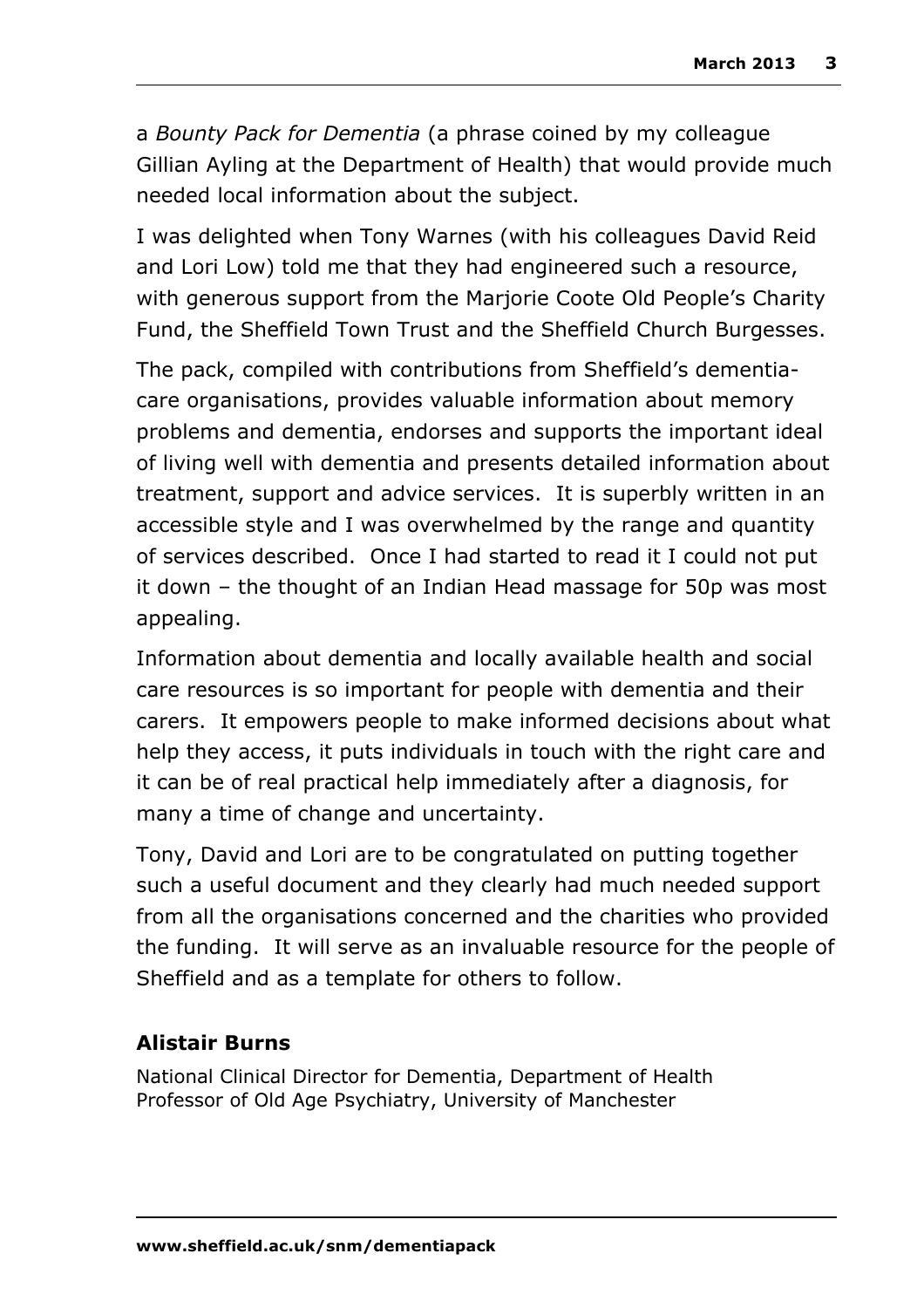## **1. INTRODUCTION**

This booklet is an introduction and guide to the medical, care, support and advice services in Sheffield for people with serious memory problems or dementia and for their families and friends (in this pack sometimes collectively referred to as carers). It has been written for:

- People worried about their worsening memory problems, and their carers
- People with a diagnosis of dementia and their carers
- People with a practical interest in dementia care.

The booklet is a compact 'starter pack', particularly for those who have recently become aware of their own or a relative's or friend's serious memory problems, including people who have not yet sought medical advice or had a diagnosis. The booklet explains how serious memory problems can develop and where to go for assessment and advice. It also explains what dementia is and how it affects people, and describes the assessment, treatment, advice and support services that are available in the city.

Just as everyone is different, so are individual preferences and needs. Obtaining individualised advice is very important. As with any medical problem, the first point of call should be the general practitioner (GP). This booklet also gives the contact details of many organisations in Sheffield that provide advice and support to people with memory problems.

To keep the booklet short, it was decided not to give details of every residential home that provides care for people with dementia, including their day care. Nor does it detail every organisation that provides personal, domestic and care services in people's own homes. Instead we provide signposts to sources of information and advice about residential and domiciliary services. These include Internet-based directories, telephone inquiry lines, and organisations that offer confidential face-to-face appointments.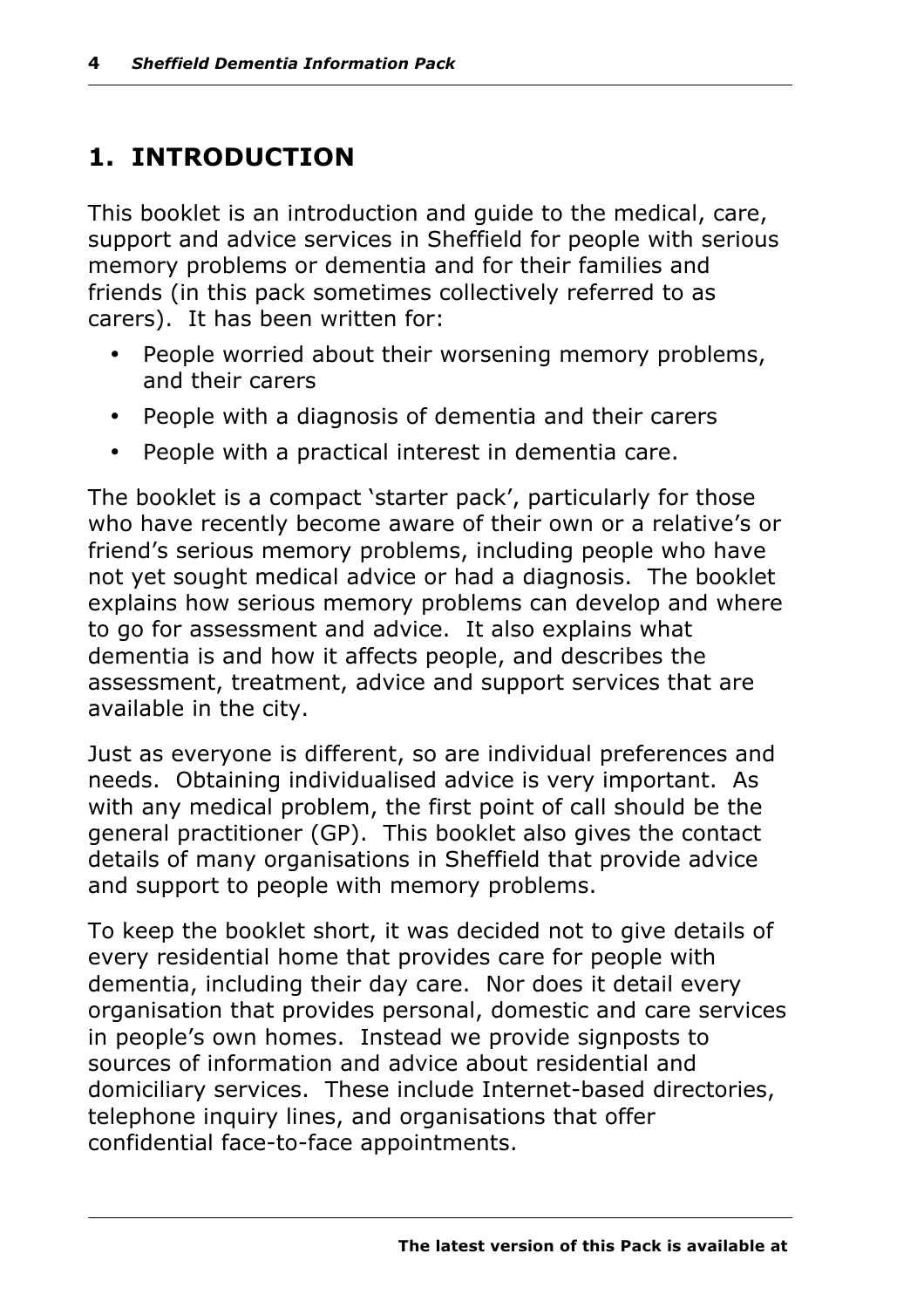The production of this booklet was supported financially by three independent local charities and the University of Sheffield. The costs of producing this second edition have been met by the Department of Health. Many of Sheffield's dementia-care organisations have checked the factual details and commented on the booklet's design and content.

The booklet has four further sections. The next (Section 2) describes **what dementia is and its symptoms**. Section 3 summarises the most frequently offered suggestions about **how to live well with dementia**. Section 4 is an overview of **assessment and treatment services** in Sheffield, and focuses on the role of the National Health Service (NHS) memory services and the pathways into them. Section 5 is a **directory of advice and support services** in Sheffield that have expertise in dementia.

#### **Next steps in Sheffield**

The 2009 *National Dementia Strategy* seeks to transform dementia services, to raise the awareness of dementia, and to achieve earlier diagnosis and higher quality treatment at every stage of the illness. As across the country, in Sheffield the NHS and the City Council have formed a Dementia Strategy Board to implement the policy locally. It has recently taken a number of initiatives to *Transform Support for People with Dementia* who live at home. With the aim of making the city 'dementia-friendly' by 2015, the City Council has supported the development of an awareness toolkit and the Planning Department is promoting environmental changes to foster dementia-friendly communities. $<sup>1</sup>$ </sup>

#### **Revisions of this booklet**

The information in this booklet is revised every 6 months. The latest version is available from most of the organisations mentioned in the booklet and is on the website at www.sheffield.ac.uk/snm/dementiapack

 $\overline{a}$ 

<sup>1.</sup> For more details visit

www.housinglin.org.uk/\_library/Resources/Housing/Support\_materials/Viewpoints/Viewp oint25\_Dementia\_Friendly\_Communities.pdf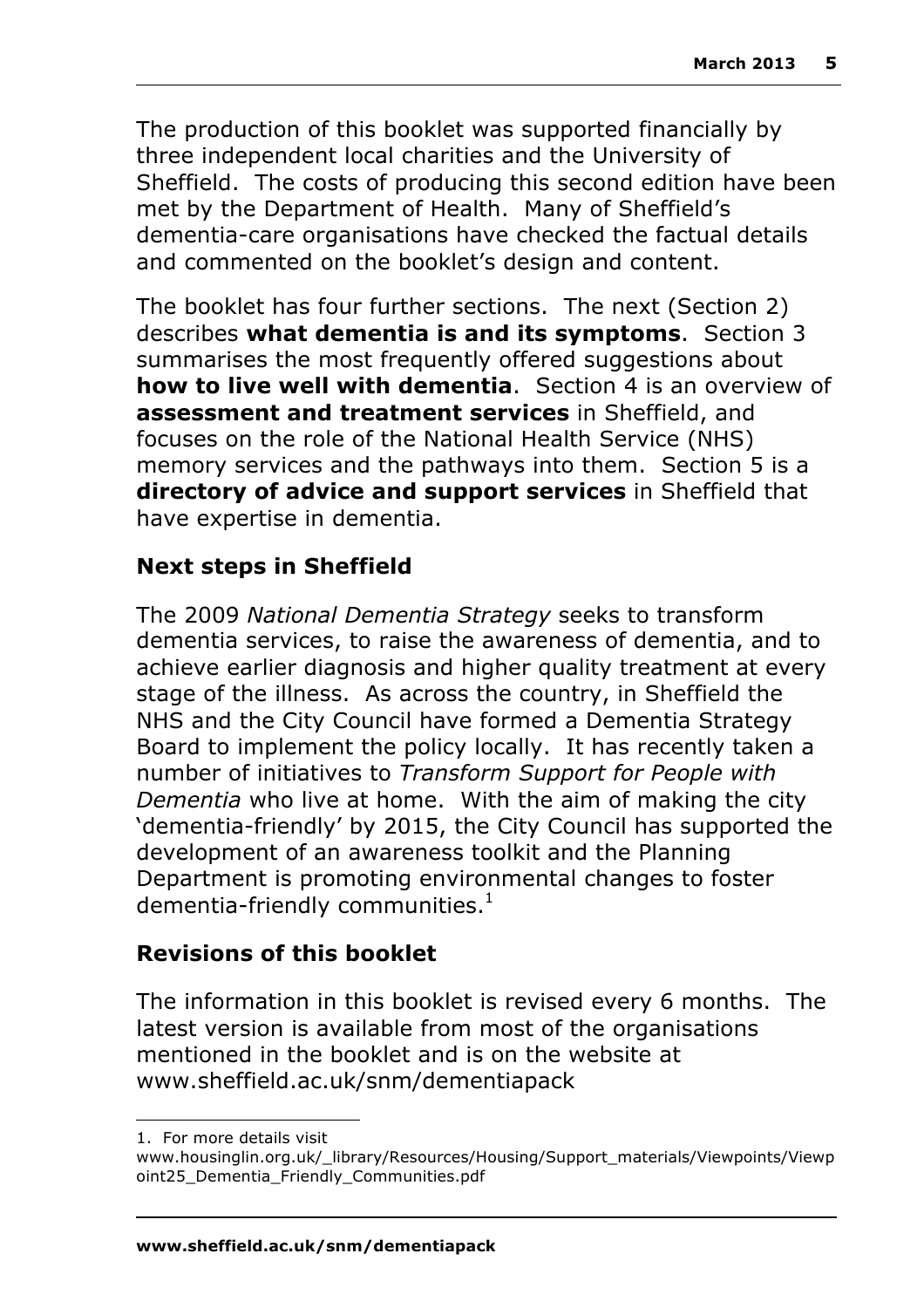## **2. MEMORY PROBLEMS AND DEMENTIA**

It is normal for a person's memory to be affected by age, stress, tiredness, certain illnesses and some medications. This can be annoying if it happens occasionally, but if it affects your daily life or is getting worse, make an appointment with your GP and ask for their advice.

Dementia is not a single illness but a term for various symptoms of several conditions that affect the brain. It can happen to anyone and in most cases there is no cure and the condition tends to get worse. For some conditions there are treatments that may stabilise or slow the progression of the disease. The symptoms depend on the particular form of dementia but include:

- **memory loss**, such as difficulties finding the right word, remembering where you have put something, and remembering past events more readily than recent ones.
- **problems thinking or reasoning**, such as increasing difficulties with tasks and activities that require concentration and planning.

Problems with memory and reasoning may lead people to become anxious or depressed. For some, this is one of the effects of dementia on the brain, but in other cases mood disorders may disturb an individual's memory. In such cases, treatment of the anxiety or depression can improve the symptoms of memory loss.

Some people with dementia lose their 'drive' and some have problems controlling their emotions. Aspects of the personality may change, such as developing compulsive behaviour or acting in ways that are unusual or out of character. Some people with dementia may also see or hear things that others do not. These symptoms do not occur with every form of dementia or in every case.

The symptoms of dementia gradually worsen over time, but many things can be done to help manage them. With the right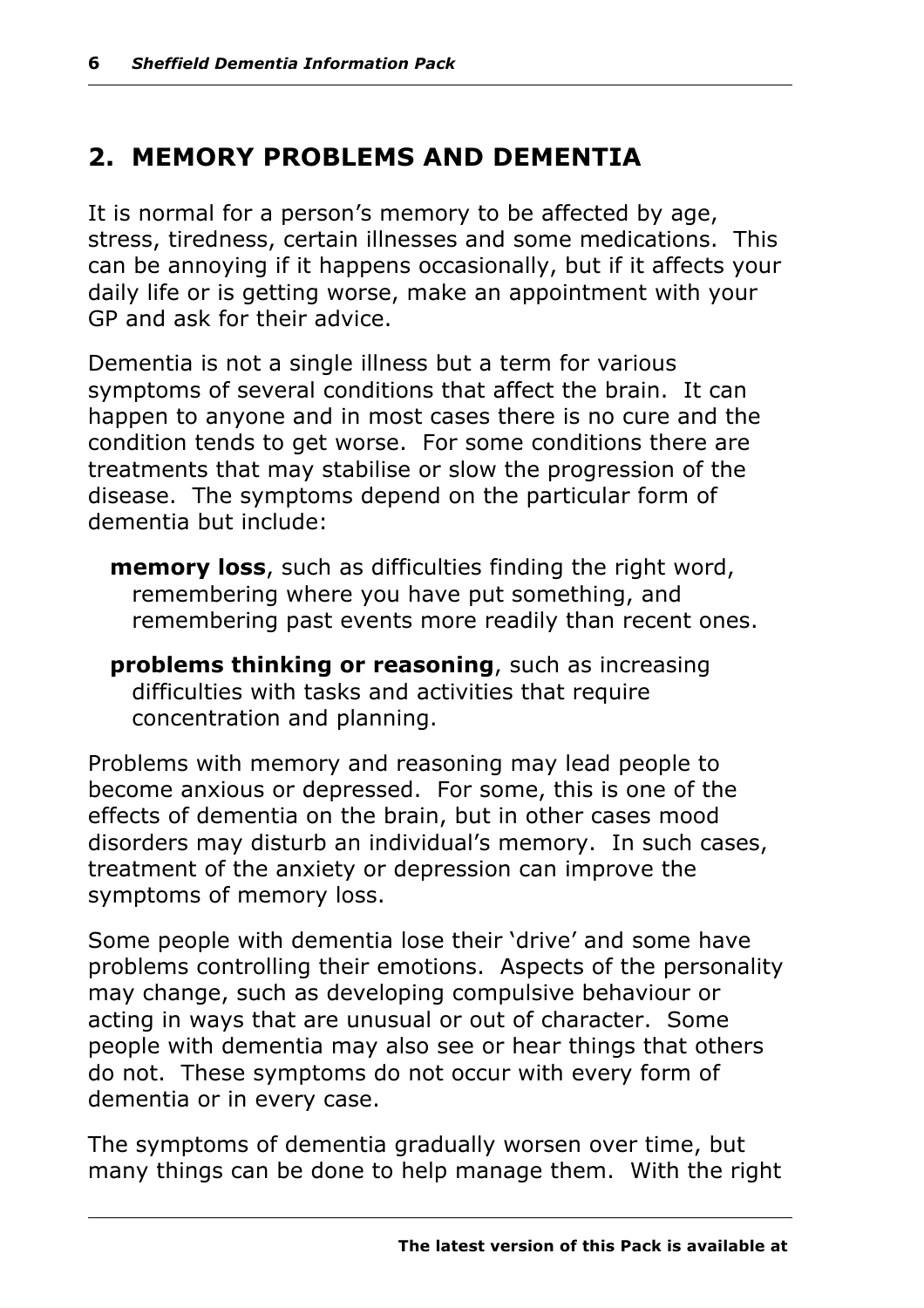support, many people with a diagnosis of dementia live happy and fulfilling lives for many years. Some ways of living positively with dementia are described in Section 3.

#### **Types of dementia**

The Alzheimer's Society estimates that in 2012 in the United Kingdom, 800,000 people had a form of dementia. Around 1 in 100 people aged 65-69 years are affected, 1 in 25 of people in their seventies, and 1 in 6 of people aged 80 plus. So the great majority of people with dementia are aged more than 75 years, but it does occur among younger people.

There are several types of dementia. They are distinguished by the part of the brain that malfunctions. The symptoms and progression of the different types vary, and more than one can be present.

Memory problems and dementia that result from parts of the brain receiving insufficient blood and oxygen, as after a stroke, may improve and be treatable. Clearly, therefore, it is very important for anyone with severe memory problems to seek medical advice and a diagnosis.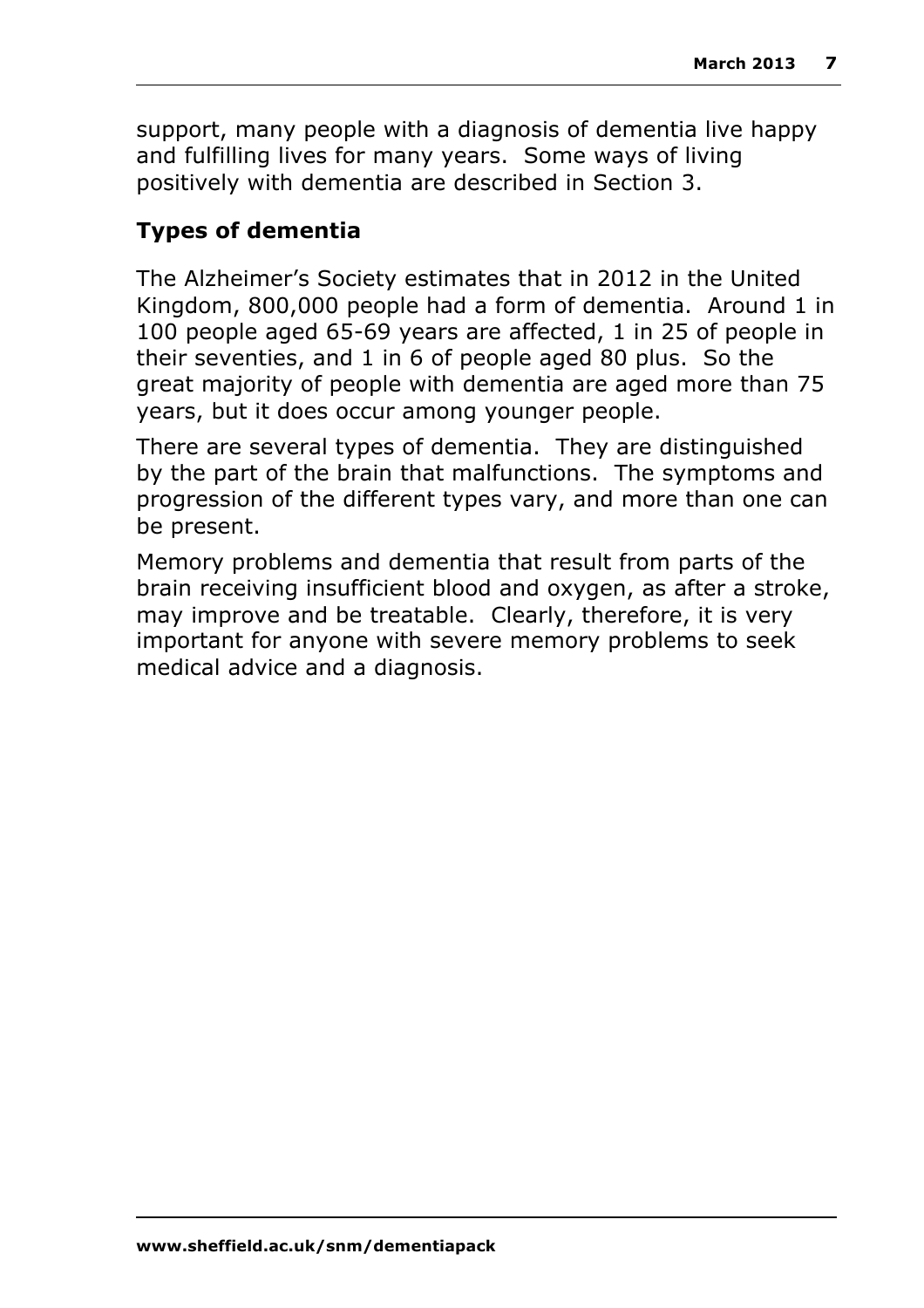## **3. LIVING WELL WITH DEMENTIA**

In the early stages, the effects of dementia are mild and many with a diagnosis lead busy, diverse and enjoyable lives. In the later stages, the whole life of the person is affected, and those close to the person are also much affected. We are fortunate in Sheffield, however, because a lot of advice and support is available, both for those with the diagnosis and for those who care for or support a person with dementia. The assessment, support and advice services in the city are detailed later.

This section begins with the many ways that people living with dementia can take part in enjoyable, safe and healthy activities, including meeting people in similar situations. It closes by describing the arrangements that we all should make to protect our interests should we become incapable of making decisions at the end of our lives.

These days a great deal of information is available on the Internet but of course not everyone has a computer or can go 'on line'. This information booklet therefore always gives an alternative way of getting more information, usually a phone number. Remember, though, that many of the organisations in Sheffield that provide advice to people with dementia and their carers will help you access and use the Internet, and that all the city's local and mobile libraries offer free access to computers and the Internet.

People with dementia should remain as independent and active as possible and continue as many of their usual pastimes as they can. If a person with dementia can prepare a drink or snack, or can put the groceries in their place as they have always done, these tasks should not be taken over. Continuing to meet friends and relatives, old and young, is particularly important. Those who have enjoyed going on walks, trips and holidays should continue to do so. There is no reason why people should not still enjoy listening to music, singing, dancing, painting, craftwork or going for a swim. Maintaining social life makes a very important contribution to continued wellbeing.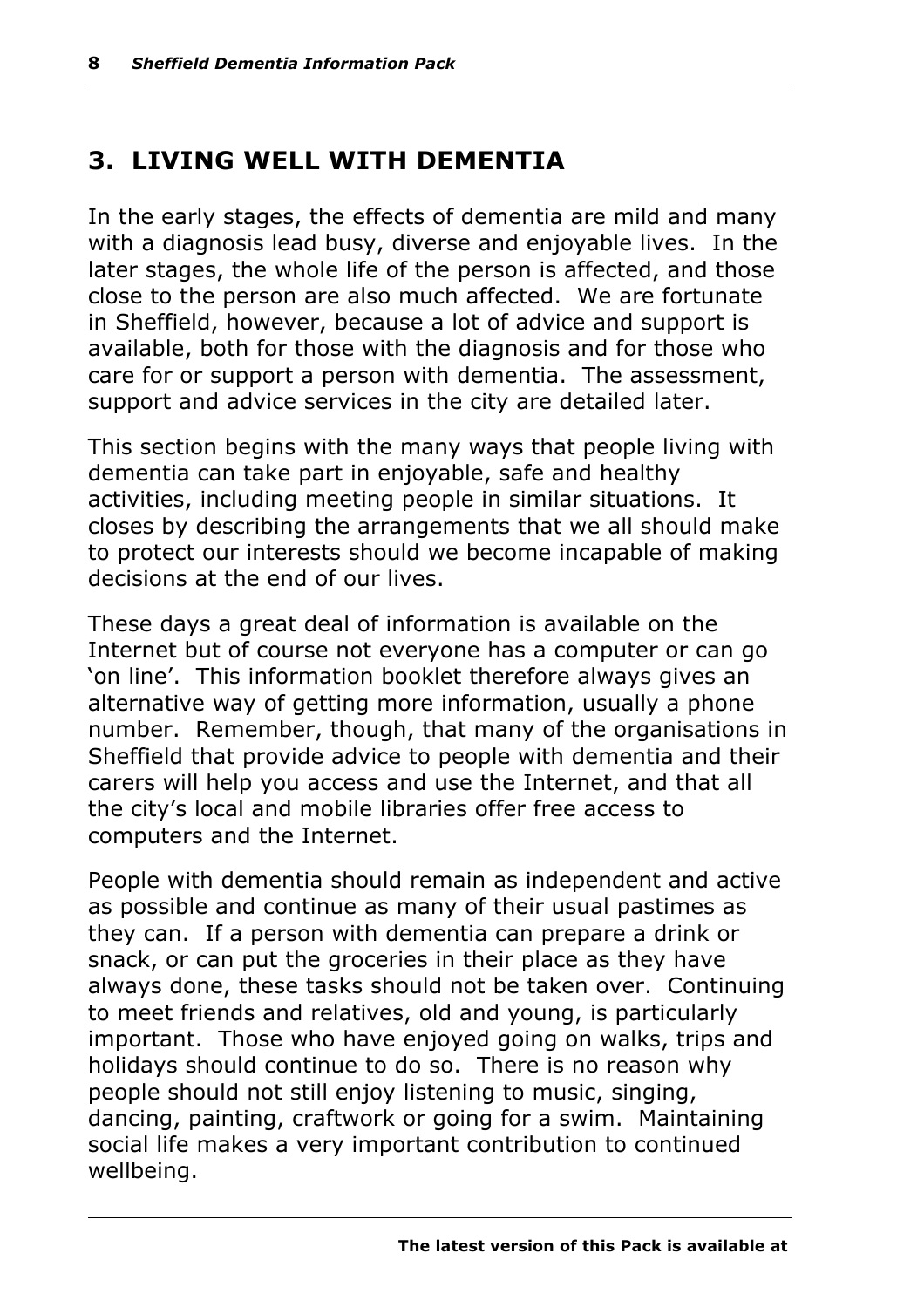Worsening memory problems may eventually mean that most activities outside the home have to be accompanied, but short walks independently in well-known areas should not be ruled out. Even going to a neighbourhood shop is possible if the shop owner and assistants are briefed and know who to contact if there is a problem. Encouraging people in the neighbourhood to be 'dementia friendly' will also help others. More ambitious trips can be undertaken with careful planning. There is a lot to be said for getting together with others who have dementia and their carers to arrange walks and outings.

#### **Meeting people with dementia and their carers**

First contacts can be made at the various dementia cafes and day centres in Sheffield described later in the booklet. They are great places to relax, reminisce, exchange views and to get informed advice in an informal way. Even if you have never been a 'club joiner', it is worth going along to one to see if it suits. For those who have not heard of dementia cafes, a fourminute introductory video on the NHS website is highly recommended (the website address is:

www.nhs.uk/Livewell/Dementia/Pages/diagnosisandtreatment. aspx#yourself).

Some of the day centres and lunch clubs for older people in Sheffield welcome people with memory problems or dementia. Sheffield City Council provided grants to around 80 lunch clubs right across the city in 2012-13. They are listed at www.sheffield.gov.uk/in-your-area/grants/lunchclubs.html and on the *Help Yourself* (www.sheffieldhelpyourself.org.uk/) website. Most take place one day a week, a few are more frequent.

The charge varies in the range £1.50 to £4.50. Some offer transport to or from the centre. A few cater particularly to older people from an ethnic or national group and the following are named: African-Caribbean, Chilean, Chinese, Asian, South Asian and Yemeni. If you are interested in joining a lunch club or would like details of a club near you, the city council invites you to email lcrefer@sheffield.gov.uk or telephone 0114 273 4631.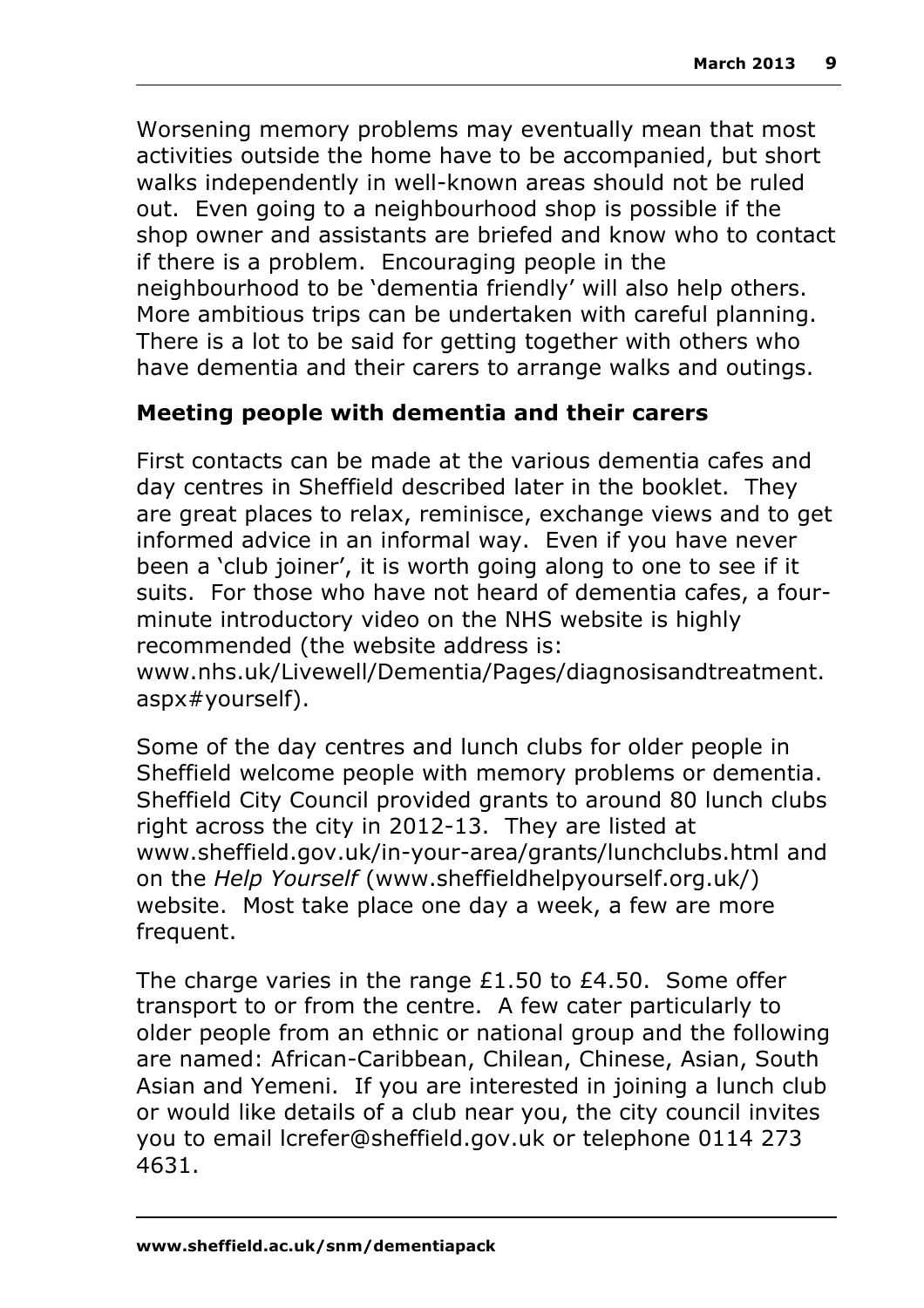#### **Travel and holidays**

If a person with dementia has to travel alone and requires assistance, it is important to let the transport company know in advance. Most airports and rail companies offer help to board the train or plane, and will assist with changes and connections. If the person is likely to become disorientated or distressed during the journey, it is recommended that they have an escort.

The Alzheimer's Society has a factsheet and informative web pages about 'Travelling and going on holiday'. *See* www.alzheimers.org.uk/site/scripts/documents\_info.php?docu mentID=158

The charity Vitalise offers short breaks and holidays at its own centres for people with dementia at various prices. (Vitalise, Shap Road Industrial Estate, Shap Road, Kendal, Cumbria LA9 6NZ. Tel: 0303 303 0145. Website: www.vitalise.org.uk/ ).

Another organisation that offers trips at various prices for small groups and couples affected by dementia is Dementia Adventure. Their focus is on action-packed breaks, and connecting with nature in a fun and fulfilling way. Tel: 01245 230661. Email: info@dementiaadventure.co.uk Website: www.dementiaadventure.com/

Useful information is also available on Guidepost Trust's *Dementia Web* at: www.dementiaweb.org.uk/holidays-andtravelling.php. Their telephone advice line is 0845 120 4048.

#### **Driving**

A diagnosis of dementia does not result in the automatic withdrawal of the person's driving licence. What matters, legally and practically, is whether the person is still able to drive safely. If you have the diagnosis and wish to continue to drive, the law requires that you tell the Driver and Vehicle Licensing Agency (DVLA). This is done using form CG1 from the DVLA website (www.dft.gov.uk/dvla/medical.aspx). Alternatively telephone 0300 790 6806 and they will send a copy (the line is open 8 am to 5.30 pm Mondays to Fridays,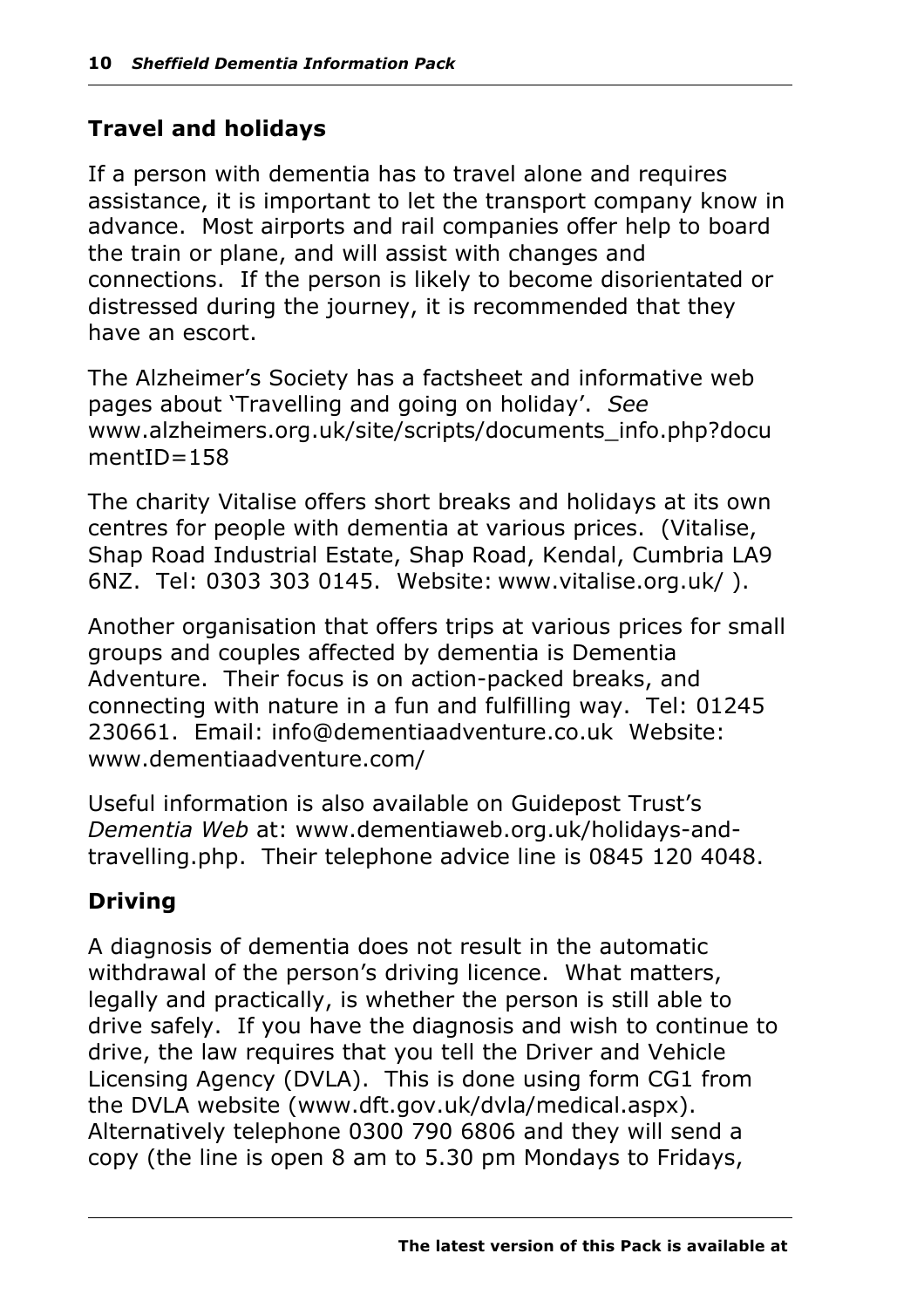and 8 am to 1 pm on Saturdays). DVLA recommend that if you are unsure what answers to put down, you should discuss the form with your GP.

Fuller information about the legal situation with regards to driving and practical steps to take is available in an Alzheimer's Society factsheet or on its website (page 23 has contact details). This runs through the factors that should be taken into account when considering whether to stop or continue driving.

If someone with a diagnosis of dementia is unsure of their ability to continue driving, they can take a driving assessment. To do this, the person applies directly to an assessment centre and pays a fee. The nearest are at St Mary's Hospital, Leeds (tel: 01133 055288) and Kingsway Hospital, Derby (tel: 01332 371929). An assessment is not the same as a driving test. It is an overall assessment of the impact that the dementia is having on a person's driving performance and safety, and it makes some allowances for the bad habits that drivers get into.

#### **Personal finances**

Depending on a person's financial circumstances, a number of social security benefits are available to those with a diagnosis of dementia and their carer.

#### *Care and mobility costs*

- The *Attendance Allowance* is for people aged 65+ years who need help with personal care because of physical or mental disabilities. It is paid at two different rates depending on the level of care required.
- The *Disability Living Allowance* (DLA) is paid at different rates depending on the level of help needed. You may need an assessment to work out what you need. From 8 April 2013, the *Personal Independence Payment* will replace DLA for people aged 16 to 64 years.
- For those aged less than the retirement age and who are unable to work because of illness or disability the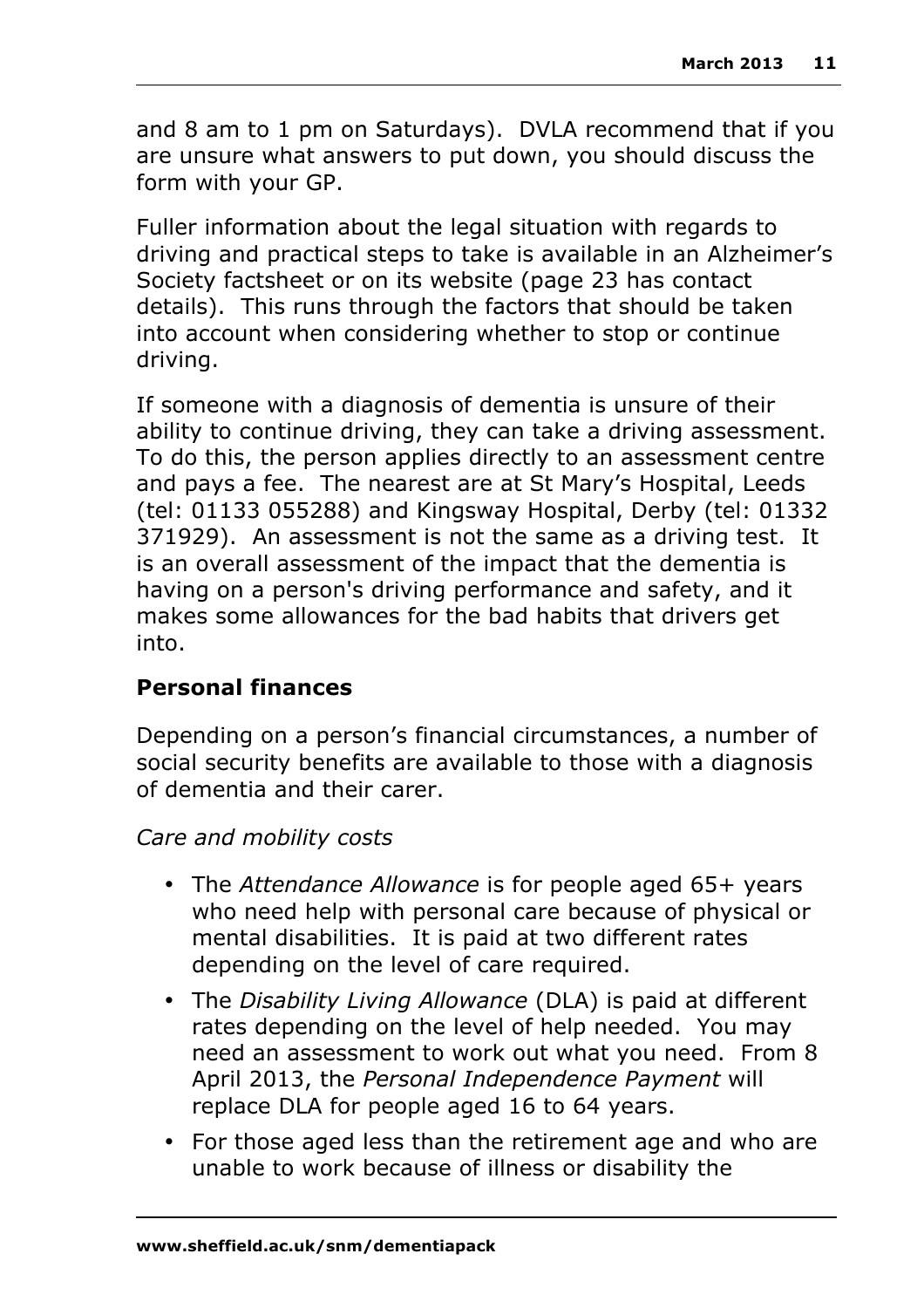*Employment and Support Allowance* (ESA) offers: financial support if you are unable to work, and personalised help so that you can work if you're able to. You can apply for ESA if you are employed, self-employed or unemployed.

- Help for those on low income (*Income Support*)
- Help with housing costs for those on low incomes (*Housing Benefit*)

*Carer's Allowance* is available to people who spend at least 35 hours a week caring for someone. The government is changing some benefits and you need to make sure that you have up-todate information. It is probably best to start by approaching one of the several organisations in Sheffield that provide advice: Age UK Sheffield, the Alzheimer's Society, a neighbourhood Citizens' Advice Bureau, and Carers in Sheffield. Their contact details are given later. These organisations offer further information and help with filling out the associated paperwork.

Alternatively you can telephone the Department for Work and Pensions' (DWP) Benefit Advice Line: 0800 88 22 00 (Monday to Friday, 8 am to 6 pm). If you or a relative have access to the Internet, DWP has an informative website: www.gov.uk/browse/benefits/disability

#### **Sensible advance planning**

Accidents or becoming ill can happen to anyone at anytime. Whether or not this leads to a person going to hospital, it is sensible for everyone to carry information about any medical conditions and dietary requirements. This information is very useful for those who come to your aid and might prevent delays in decisions about the best treatment.

The Alzheimer's Society and the Royal College of Nursing have produced a standard form for this purpose called *This is Me.*  You can request a copy at Alzheimer's Society Sheffield or get one from their website. Alternatively, telephone 0845 300 0336 to request a copy. People with a diagnosis of dementia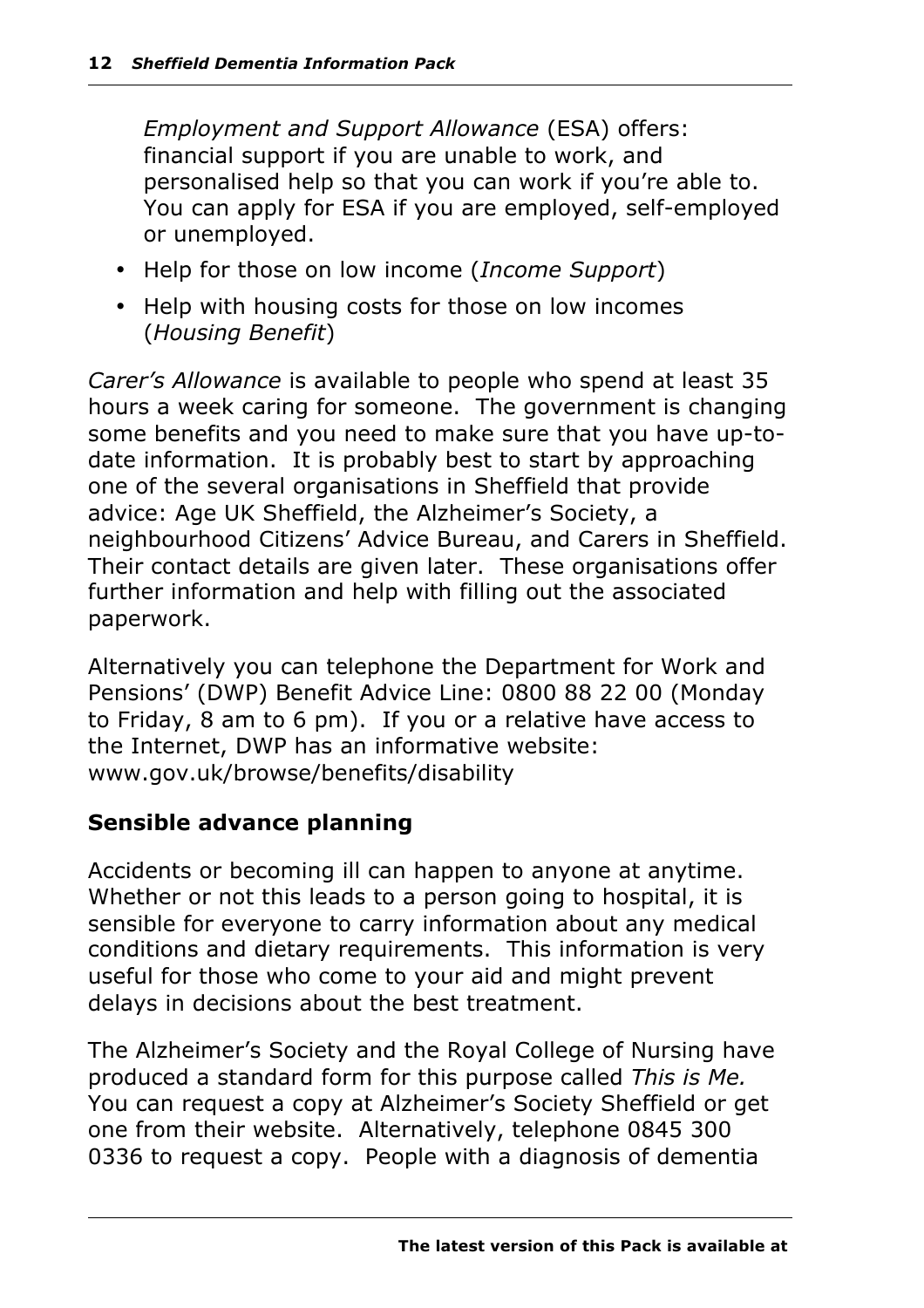are strongly advised to complete this form because it sets out the person's contact details and background.

Every adult should make a will. In the same way, we should all make arrangements to protect our interests should we become unable to make our own decisions about money, property or medical treatment.

The Alzheimer's Society's advice is that, 'if a person has dementia, it is important that they organise their financial and legal affairs while they are still able to do so. This ensures that in the future, their affairs will be set up in a way that they have chosen. The person may want a friend or family member to help them with this. Make sure that important papers are in order and that you know where to find them, including bank and building society statements, records of mortgage or rent, insurance policies, a will, tax and pension details and bills or guarantees'.

The *Mental Capacity Act 2005* made provision for people to choose someone to manage not only their finances and property should they become incapable, but also to make health and welfare decisions on their behalf. They are able to do this through a 'Lasting Power of Attorney' for personal welfare. For more information, ask the Alzheimer's Society for copies of their factsheets 460, *Mental Capacity Act 2005*, and 472, *Enduring Power of Attorney and Lasting Powers of Attorney.* A government website also has useful information: www.gov.uk/power-of-attorney/overview

Other things can be done to ensure that your wishes are followed with respect to social security benefits, managing bank accounts, and your will. To learn more, the Alzheimer's Society website is a good starting point (and has the factsheets just mentioned), or consult them directly.

The Citizens Advice Bureau (CAB) offers advice on these subjects. Its service is free, confidential and independent. Trained CAB advisers offer information and advice on many issues including benefits, housing, debt and employment. They may be able to help you resolve your problem or they may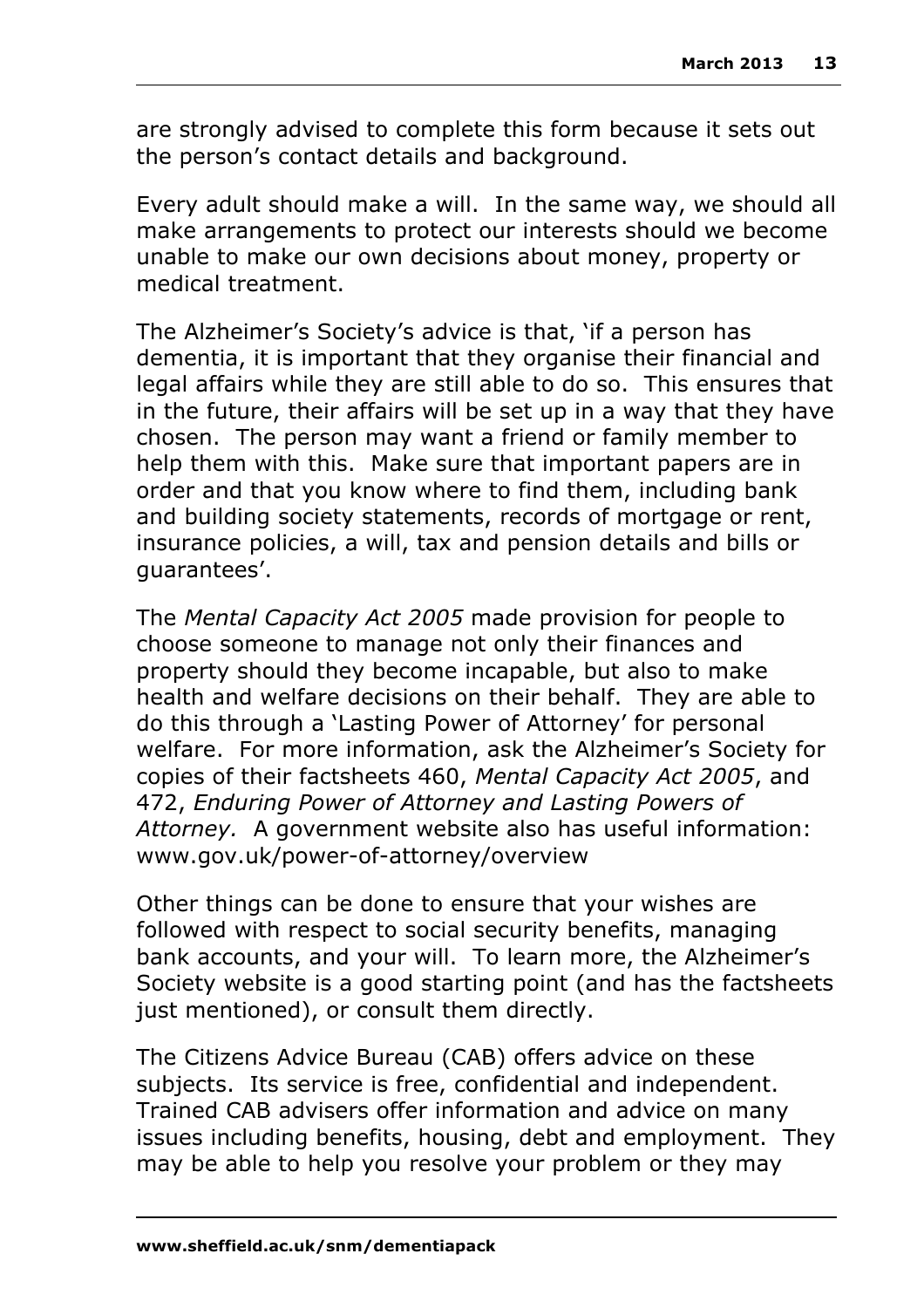provide details of other professionals or organisations. Many CABs have a solicitor able to give free advice, and some also have an accountant, and can often provide information in a range of languages, or refer people to an interpreting service. The principal CAB advice centres in Sheffield are at:

- 416-418 London Rd, Sheffield S2 4ND. Tel: 0114 258 3322
- Michael Carlisle Centre, Osborne Road, Sheffield S11 9BF. Tel: 0114 271 8025
- 28-30 Spital Hill, Sheffield S4 7LG. Tel: 0114 275 5376
- 77 Queen St, Mosborough, S20 5BP. Tel: 0114 248 0043
- There is a Pakistani Community Advice Centre at 127 Page Hall Rd, Sheffield S4 8GU. Tel: 0114 261 9130

There are a number of other CAB Neighbourhood Advice Centres across Sheffield. To make contact, consult the latest telephone directory, or ring 0114 269 8963, or visit the local CAB website at: www.sescab.org.uk/

The CAB, Sheffield Law Centre and local independent advice centres have jointly set up 'Advice Sheffield' 'to serve the needs of local people, especially the most disadvantaged'. To speak to an adviser who will assess your advice needs, telephone 0114 205 5055 (lines are open Monday to Friday, 10 am to 4 pm). Further information can be found at: www.advicesheffield.org.uk

#### **Advice booklets**

The Alzheimer's Society has produced many 'factsheets' about various aspects of living with dementia. Many are available on their website (www.alzheimers.org.uk). Other organisations across the country have produced useful online booklets. They include:

#### *Living Well with Dementia: The Westminster Guide*. Housing 21, London.

(www.westminster.gov.uk/workspace/assets/publications/Livin g-Well-with-Dementia-Oct-10-1292418589.pdf)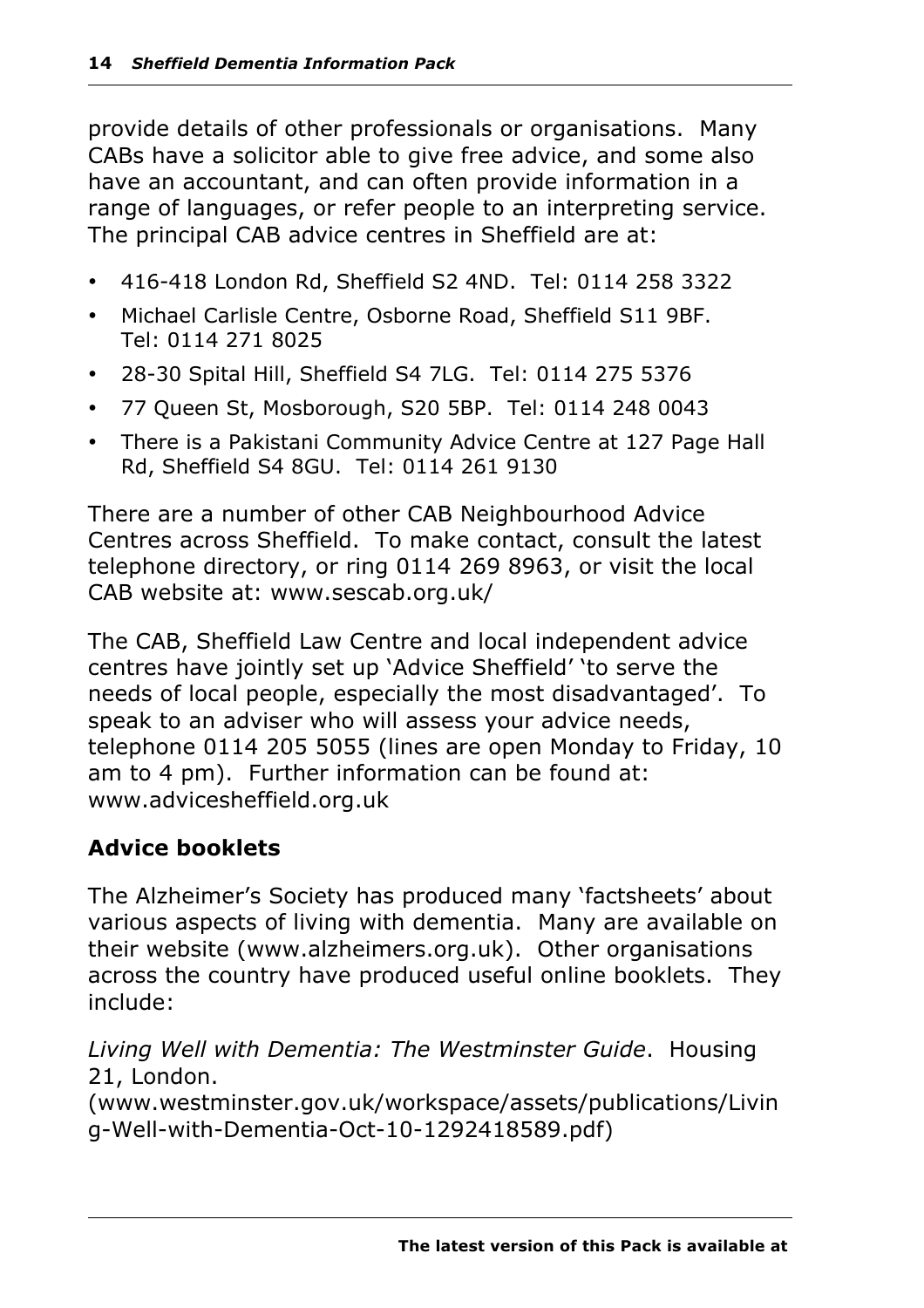*Living Well with Dementia*, NHS Gloucestershire, Gloucester (www.southwestdementiapartnership.org.uk/wpcontent/uploads/living-well-handbook.pdf)

*DementiaWeb Kent and Medway*, Kent and Medway Dementia Collaborative and Guideposts Trust (www.dementiawebkentandmedway.org.uk/index.html)

If you are worried about your memory, Alzheimer Scotland has very useful material on its website (www.alzscot.org/pages/worried\_about\_my\_memory.htm)

*A Guide to Active Ageing in Sheffield,* Sheffield City Council. Available online at: www.sheffield.gov.uk/caresupport/adult/supportavailable.html (found at the bottom of the page)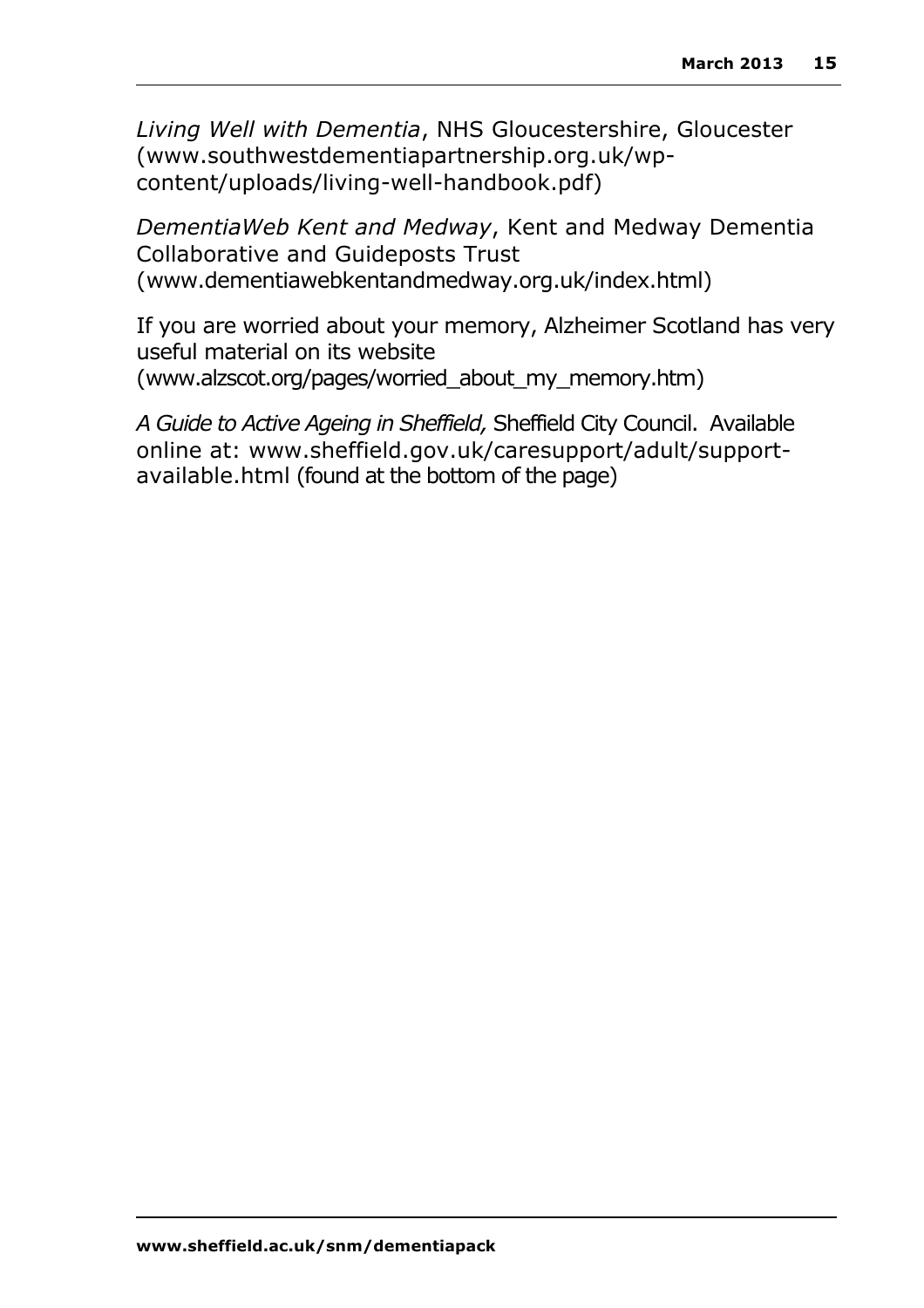## **4. ASSESSMENT AND TREATMENT SERVICES**

Anyone concerned about their memory problems should seek the opinion of their GP, and anyone concerned about a relative or friend's memory should encourage them to go their GP. The GP will assess the severity of the problems and the likely causes. If they believe that the patient's problem requires further investigation, they will refer him or her to the specialist NHS services. There are different services in Sheffield for people aged less than and more than 65 years.

#### **The Memory Services**

Sheffield Health and Social Care NHS Foundation Trust (SHSCT) is the main source of dementia assessment and treatment for people aged over 65 years. Its **Memory Service** aims to provide early assessment and diagnosis so that treatment and support can be initiated quickly. Services for the north of Sheffield are at Grenoside Grange, and those for the south of the city are at the Michael Carlisle Centre in Nether Edge. The Memory Service carries out tests to determine whether a diagnosis of dementia (or other brain disorder) is appropriate. Not everyone who undergoes these tests receives a diagnosis of dementia. For some people given a diagnosis of dementia, there is medication that may slow the progress of the illness.

If you are diagnosed with dementia, then you might be eligible for a number of specialist and community support services and therapeutic groups. Among the services are rapid response and home treatment teams, which offer people with dementia who are experiencing difficulties a number of treatment and support options in their own homes. There are also 'Resource Centres' and a 'Community Dementia Support Service' that provide various hospital and day-care services for people diagnosed with dementia who are assessed as needing support. Some are specifically for people who are discharged from the city's general hospitals, and others are for people living in their own homes. Equally, if you support someone with a diagnosis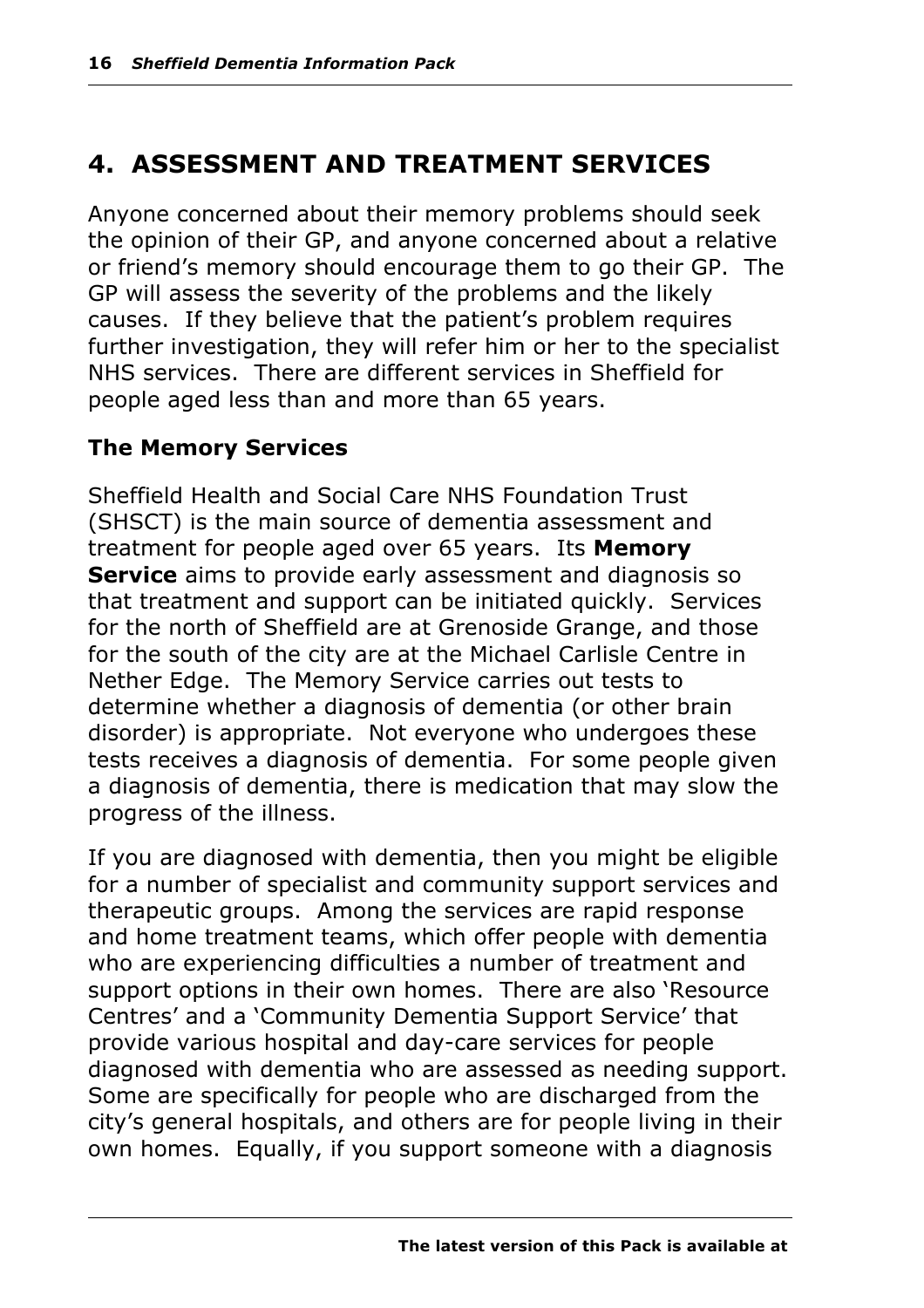of dementia, you might be eligible for one of the services run or funded by the Memory Service to meet the needs of carers. Fuller details of the Trust's dementia services are given on its website (*see* www.sct.nhs.uk/our-services/olderadults/dementia-services/memory-service).

SHSCT also provides specialist services for people with learning disabilities who are diagnosed with dementia and their carers. The Learning Disabilities Team carries out a wide range of assessments and can give a diagnosis of dementia. Anyone with a learning disability who is seriously concerned about their memory problems can consult either their GP or the Learning Disability service on 0114 226 2900.

#### **The Neurology Memory Service**

The memory clinic for people of working age is run by the neurology service at the Royal Hallamshire Hospital. People with complex needs, including some older people, are referred to this service by GPs or hospital clinicians. Serious memory problems among younger people stem from various conditions and usually need specialist investigations. The neurology service carries out the appropriate tests to make a diagnosis, assess needs and arrange appropriate treatment and support. More information is available at:

www.sth.nhs.uk/neurosciences/neurology/neurology-memory

The patients of the Neurology Memory Service are, where appropriate, assisted by various community and therapy services and support groups, some of which are provided in collaboration with the Alzheimer's Society in Sheffield (*see* the entry below).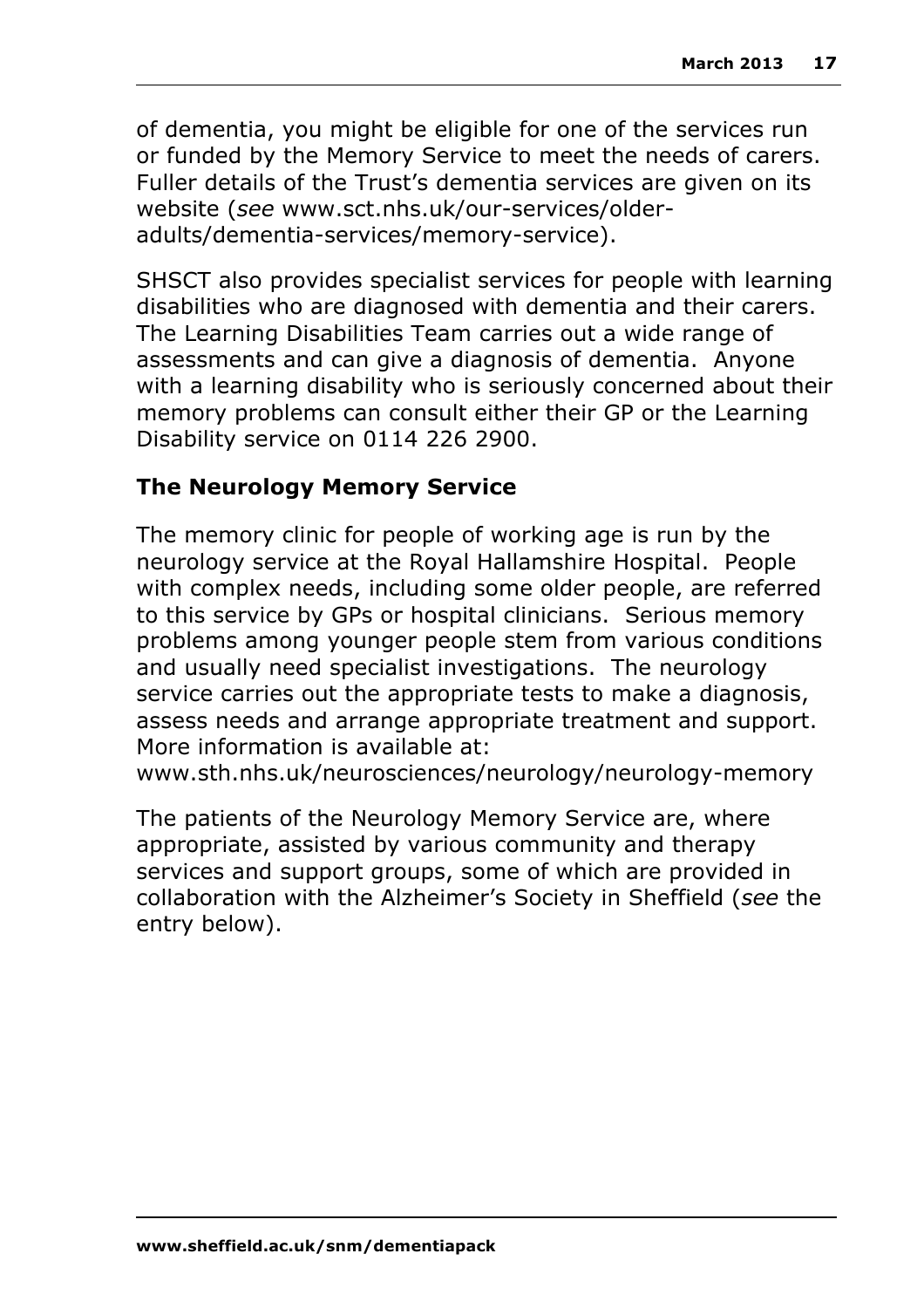## **5. ADVICE AND SUPPORT SERVICES**

#### **Introduction**

Apart from the specialist NHS treatment centres that have just been described, many other organisations offer support and advice to people with dementia, their families and carers. Some provide advice and support services for all older people but welcome people with dementia. Others run informal 'day clubs' or 'dementia cafes' where people with dementia and their carers exchange views and share experiences. Some organisations run specialist support groups to which people with special needs are referred, and some provide personal care and domestic services in people's own homes. Finally, there are many residential and nursing homes with staff trained to care for people with dementia, and some of them offer short-term breaks and day care. There is more information about personal care and residential-care services after the alphabetical list of organisations.

The services are provided variously by Sheffield City Council, the NHS, voluntary non-profit organisations or charities, and for-profit companies. Several services are funded by Sheffield City Council and/or an NHS Trust but managed by a charity, such as the Alzheimer's Society, Age UK Sheffield and the Darnall Dementia Group. The charges vary considerably, from none to commercial rates.

Some care and support services have been approved by Sheffield City Council in two ways. Those which are contracted by the Council are said to have a 'Framework Agreement', which means that the providing organisation is subject to robust and regular quality assurance and contract monitoring by its Contracts and Partnership Team. The Council also maintains a 'Recognised Providers List' (RPL). This enables those who are drawing up packages of care and support to choose providers who adhere to a clear quality framework.

The *Help Yourself* website (www.sheffieldhelpyourself.org.uk/) lists 'Recognised Provider' and 'Framework Agreement'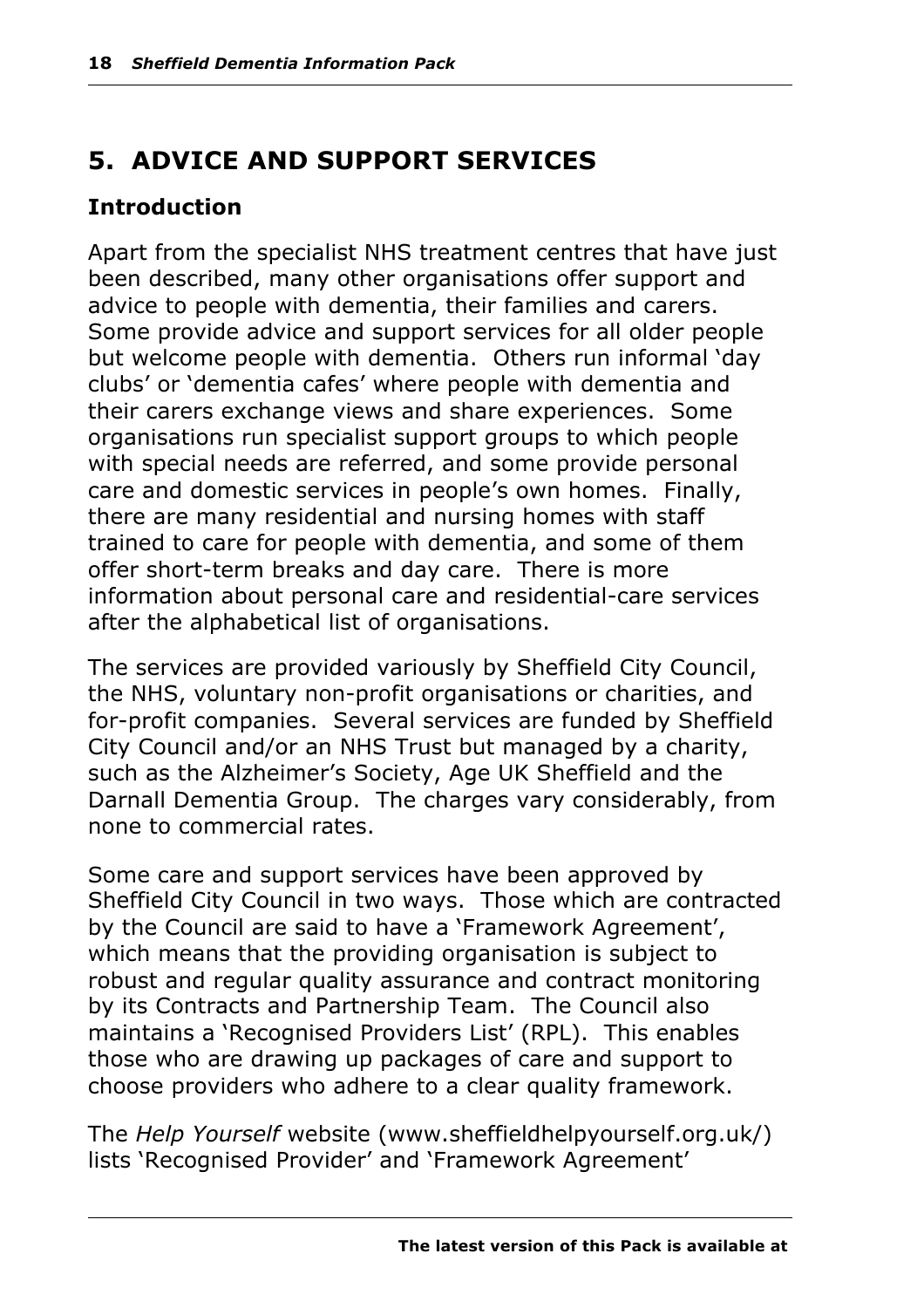services. These are eligible for self-directed payments. The residential care provided by care homes is not included in the scheme although respite and day-care services provided by care homes are eligible for Recognised Provider status. The list changes frequently and should be checked when a package of support services is drawn up or revised. The Directory that follows indicates which were noted as having 'Registered Provider' and 'Framework Agreement' status on the *Help Yourself* website in March 2013.

## **ALPHABETICAL LIST OF ORGANISATIONS**

Both telephone numbers and, if available, web-site addresses are given for all organisations. For those who do not have a computer or Internet access, remember that your local library and the mobile libraries provide free computer and Internet access. All services of particular types, *e.g*. dementia cafes, are indexed at the end of the brochure.

## **Age UK Sheffield**

44 Castle Square, Sheffield, S1 2GF Open Monday-Friday, 9 am-5 pm, tel: 0114 250 2850 Email: enquiries@ageuksheffield.org.uk Website: www.ageuksheffield.org.uk

The charity Age UK Sheffield supports people aged 50 or more years including those with dementia and memory problems. Its friendly and experienced team will help with any inquiry, and its diverse services aim to help people live as independent and fulfilling lives as possible. Where appropriate, Age UK Sheffield signposts you to other organisations.

### **1. Information and Advice**

This free drop-in service at 44 Castle Square is staffed Monday-Friday from 10.30 am to 1 pm (tel: 0114 250 2850). It provides information and advice on various topics including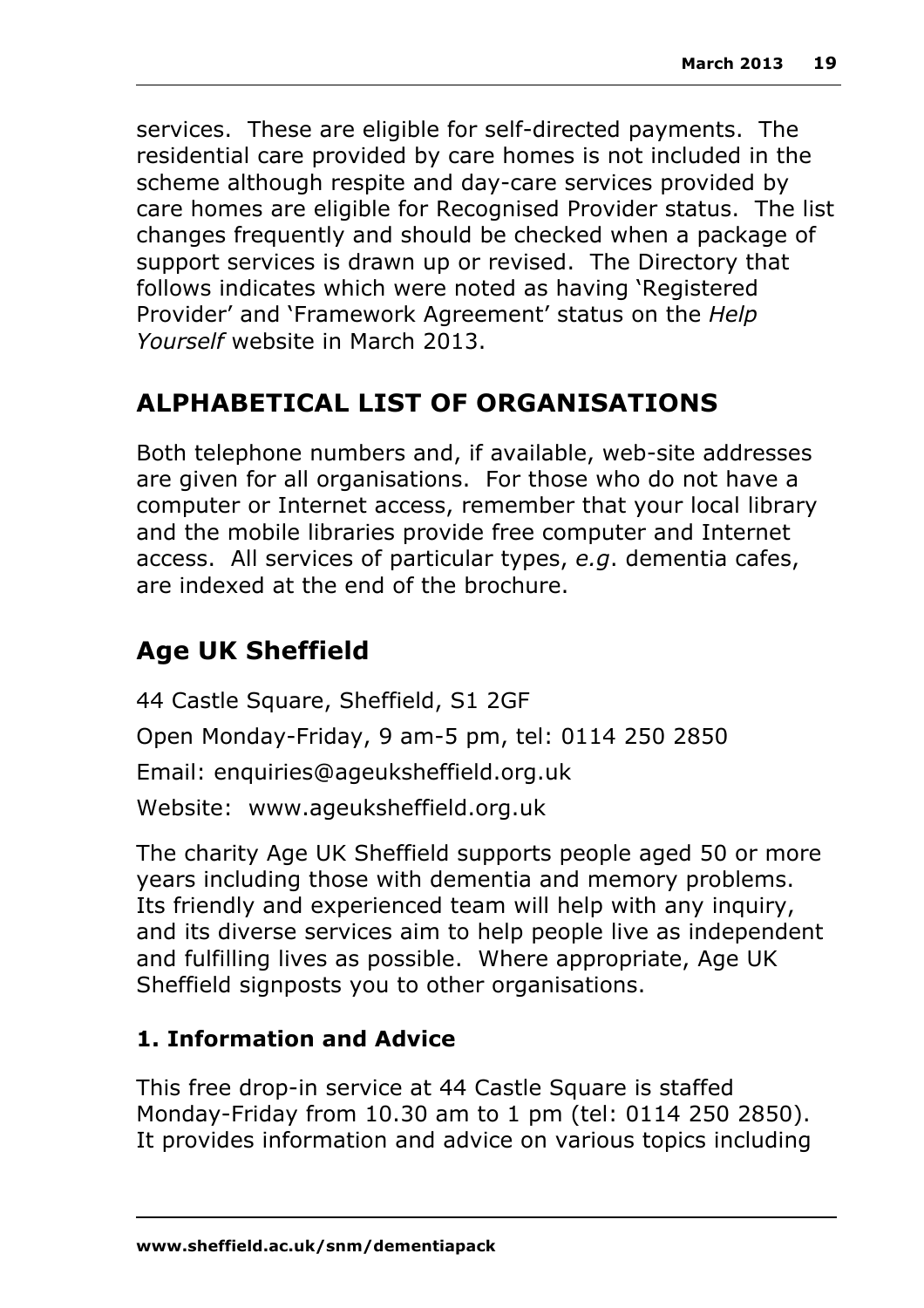finances, leisure activities and support groups. Service users must be aged 50 plus.

#### **2. Day centres**

*Sheffield City Council Recognised Provider/Framework Agreement Service*

Age UK Sheffield's six day centres currently support more than 100 older people whose ability to continue living independently in their own homes is threatened by either dementia or poor physical health. Each member's needs are individually assessed and a support plan is developed which is reviewed regularly with the member.

Two of the centres cater specifically for older people with mild to moderate dementia. Activities at these centres are designed to provide mental and physical stimulation and slow down the rate of deterioration, as through reminiscence, quizzes, daily living skills (*e.g.* setting the table, washing up), gentle exercise and occasional trips out. These two centres provide a friendly atmosphere for people over 60 years old with a formal diagnosis of mild to moderate dementia. One is in Crookes and meets on Tuesdays, Wednesdays and Thursdays. The other meets in Stocksbridge on Mondays, Wednesdays and Fridays.

Members help with planning activities, including outings, entertainment and socialising. Transport can be provided for people living in the designated catchment area. Those living outside the catchment area are very welcome but need to arrange their own transport. Referrals are accepted from assessment, care management and health professionals, families and carers. Enquiries about the day centres and the charges can be made by telephoning 0114 250 2850 or by sending an email to: enquiries@ageuksheffield.org.uk

#### **3. One-to-one dementia practical support service**

#### *Sheffield City Council Recognised Provider/Framework Agreement Service*

This is a chargeable service for people aged 50 plus with mild to moderate dementia. It helps people live independently with an individualised package of support, which may include: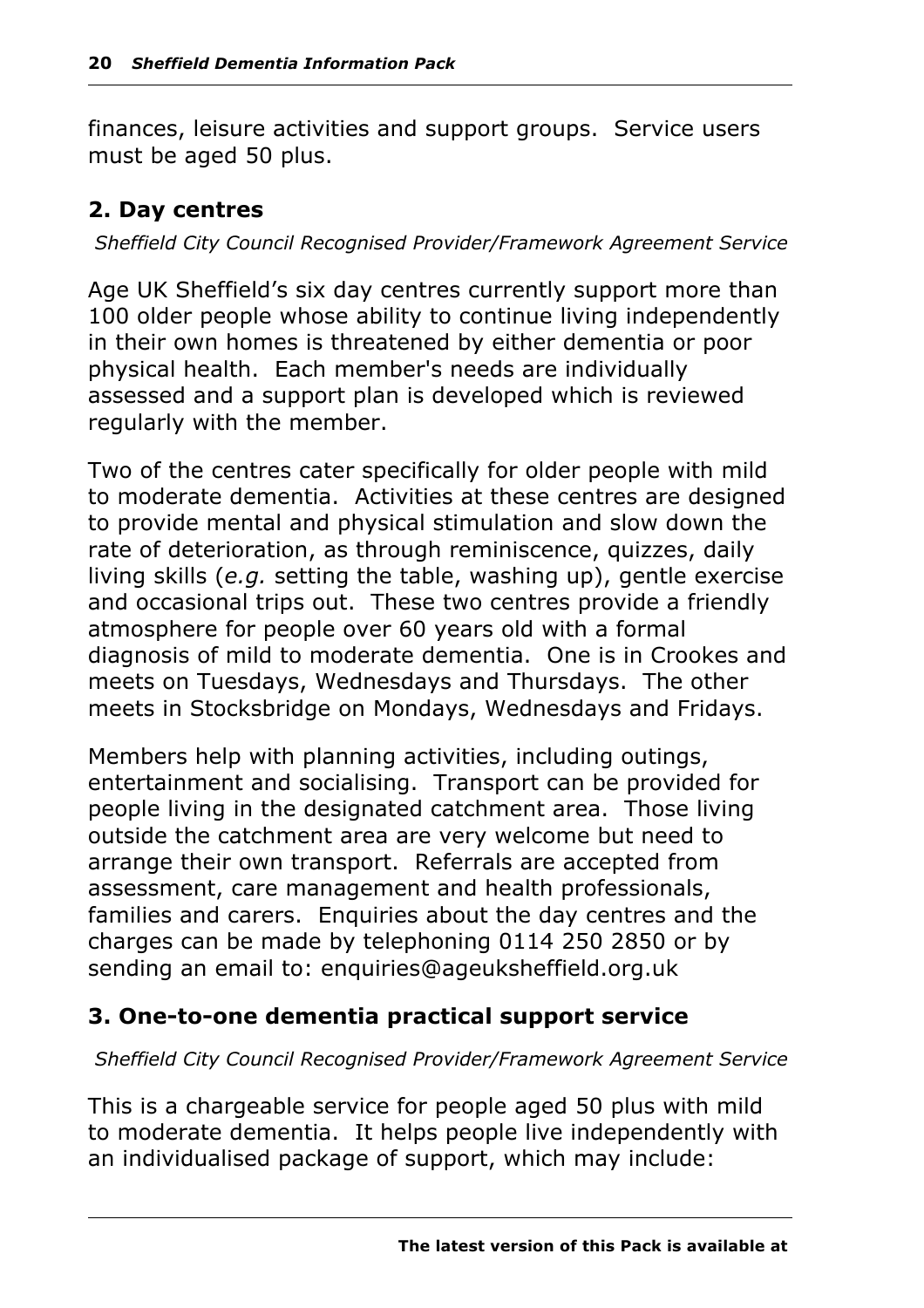- Help with shopping or socialising
- Help with pets including dog walking
- Support with cooking, housework or entertaining guests
- Support to use public transport and getting out of the house
- Help to attend appointments

#### **4. South East older person's home support scheme**

This free service offers housing support (for up to six months) to people aged 55 plus with housing-related needs living in south-east Sheffield, including those affected by dementia and memory problems. The aim is to enable a person develop the skills necessary to remain living independently in their home. Once a support plan has been agreed, a support worker will be allocated to work alongside the person to implement the plan. The type of support typically provided includes:

- Finding and moving into a new property
- Obtaining furniture
- Home safety check
- Making a full benefit check and applying for relevant benefits
- Budgeting skills and debt management
- Accessing other agencies and organisations providing primary health care
- Making sure essential utilities are connected
- Promoting and encouraging life skills such as cooking, shopping and cleaning
- Preventing social isolation
- Support following a crisis

For more details, telephone 0114 250 2850.

#### **5. Choice service**

This is a chargeable service for people aged over 50 that is tailored to the service user's particular needs. Services are varied and may include:

• Befriending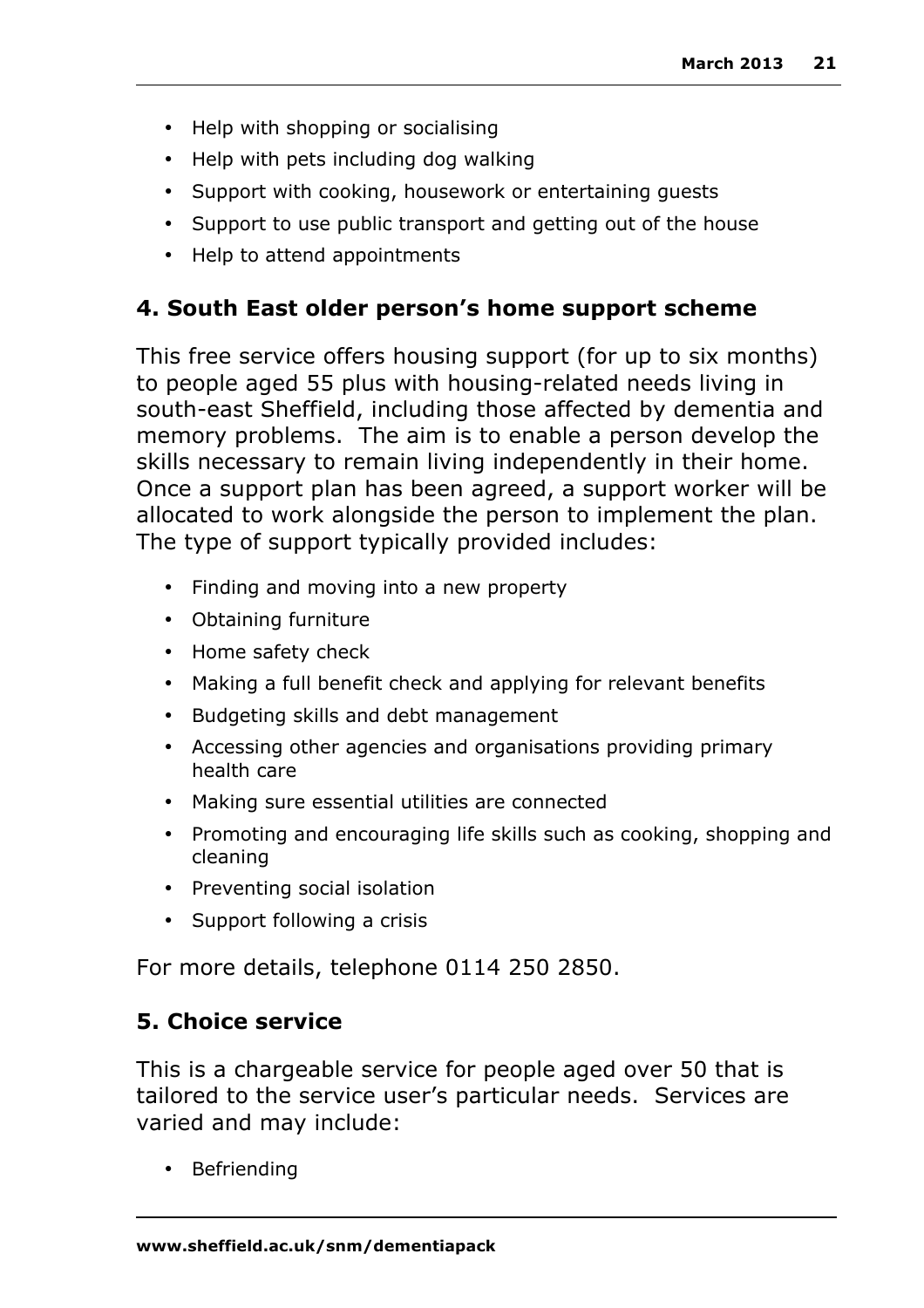- Helping with practical tasks such as gardening and shopping
- Using new technologies, from microwaves to the Internet
- Keeping your home ship-shape by helping you de-clutter
- Support getting to appointments and activities.

An initial assessment will take place to establish the most suitable package.

#### **6. Advocacy for older people with mental health problems**

This is a free, one-to-one advocacy service for adults aged over 65 with a mental health problem or learning disability, including those affected by dementia and memory loss, but no formal diagnosis is necessary. Trained advocates help individuals make independent choices and will represent them when they are unable to speak for themselves. Advocates also give help with accessing services that improve quality of life. People can self-refer or be referred by family/friends or professionals. For more information, telephone 0114 250 2850.

#### **7. Self-directed Support Planning advice service**

Older people who have an Indicative Personal Budget from Sheffield City Council can include this service in their Support Plan. It provides impartial advice about many service options, helps identify ways in which quality of life can be improved, and gives assistance with submitting the Support Plan for approval and, if necessary, with appeals. For more information, telephone 0114 250 2850.

#### **8. 'Older Sheffield' website**

This website is a directory of a wide range of services for older people in Sheffield. It can be searched by postcode and by key words such as 'dementia' (*see* www.oldersheffield.org.uk/).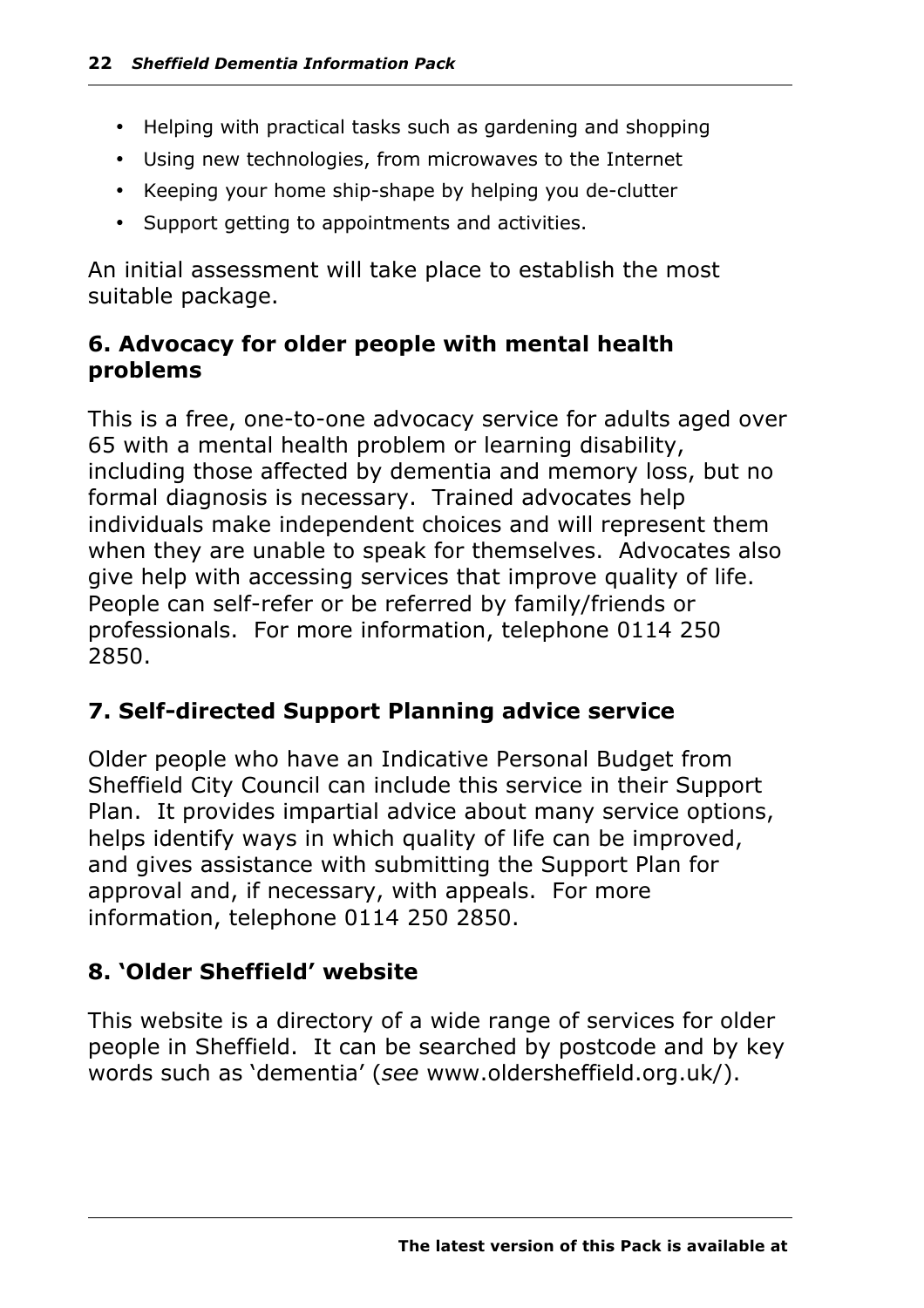## **Alzheimer's Society Sheffield**

Venture House, 105 Arundel Street, S1 2NT. Tel: 0114 276 8414. Email: Sheffield-enquiries@alzheimers.org.uk Website: www.alzheimers.org.uk

The Alzheimer's Society is the leading national support and research charity for people with dementia, their families and carers. It works to improve the quality of life of people affected by dementia in England, Wales and Northern Ireland. Many of its 25,000 members have personal experience of dementia, as carers, health professionals or as having dementia themselves. Alzheimer's Society staff and volunteers have immense experience of advising and supporting people with dementia and their carers.

#### **1. Information and advice team**

The Sheffield team welcomes enquires from anyone who is affected by dementia including family members and carers, by telephone, email or by calling in. They can give general advice on diagnosis, finances and benefits, including help with filling out claim forms. Legal issues can be discussed and, if needed, signposts are provided to other organisations that offer specialist advice. Contact can be just once or more frequently. One staff member will be responsible for supporting each person, couple or family and will ensure individualised support throughout. Where appropriate they will point you or your relative/friend to a number of support services and groups run by the Alzheimer's Society.

#### **2. Dementia cafes**

Dementia cafes provide a relaxed atmosphere for people with dementia, their carers and families in which to gather, meet and socialise. Alzheimer's Society staff and volunteers and people from local dementia services are on hand to offer advice, support or answer any questions. Anyone who is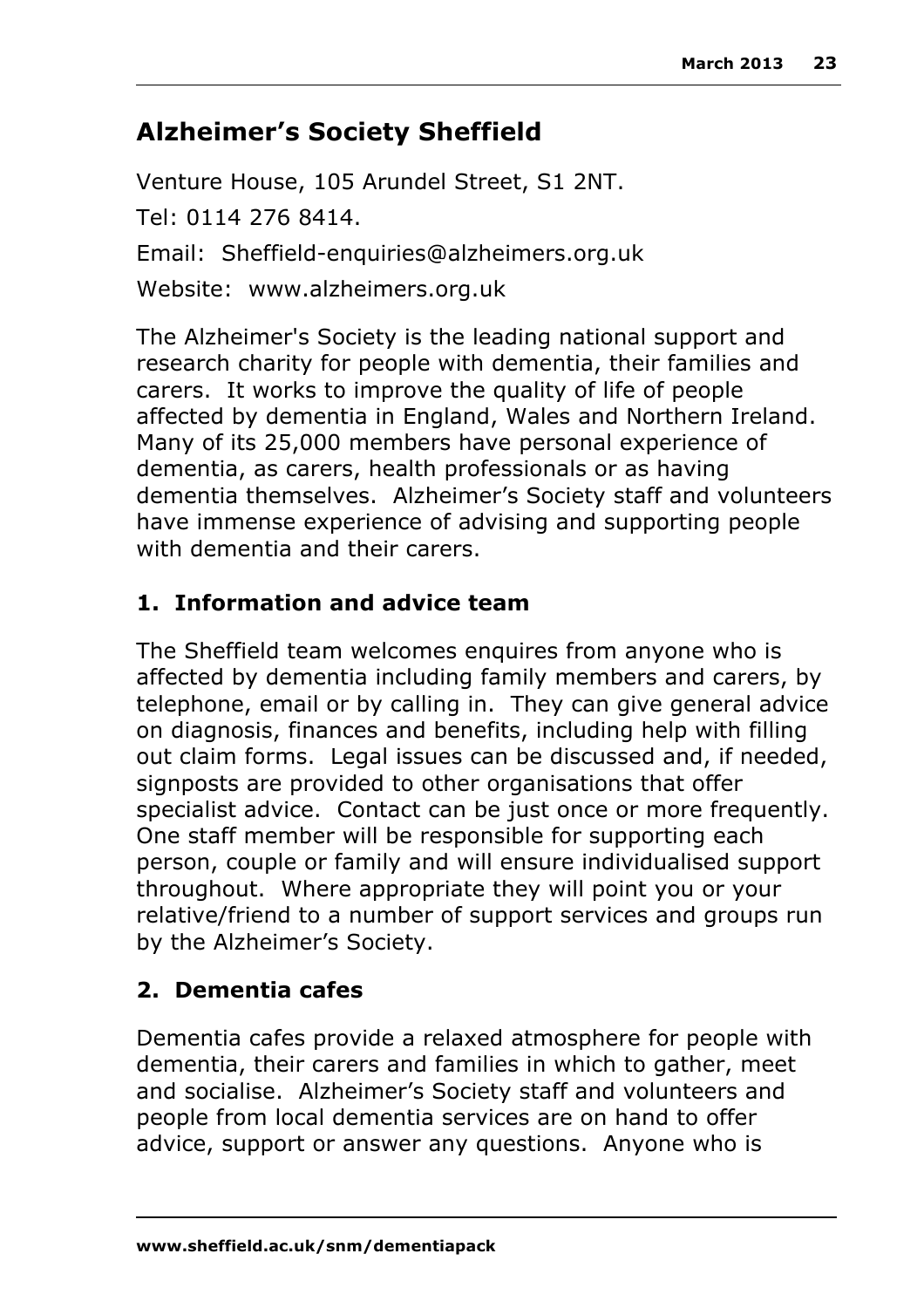worried about their memory or who has concerns about a friend or relative is very welcome.

The longest established cafe in Sheffield is held on the last Friday of each month at the United Reformed Church in Norfolk Street, opposite The Crucible Theatre. There is no charge, and it is jointly sponsored by The Alzheimer's Society, the SHSCT and Sheffield City Council. This cafe often attracts more than 100 people. The Alzheimer's Society also runs free monthly cafes in Beighton, Hillsborough, Roman Ridge and Jordanthorpe. For more details about the Alzheimer's Society cafes, telephone 0114 276 8414.

#### **3. Peer-support groups**

These small groups meet to discuss thoughts, feelings and share experiences in a supportive environment. On one Wednesday and Friday each month, there is a support group for people with dementia and memory problems. On the first Thursday of each month there is a support group for the carers of people with dementia. For more details, and to find out about vacancies, telephone 0114 276 8414 or email: Sheffieldenquiries@alzheimers.org.uk

#### **4. Singing for the Brain**

Singing is not only an enjoyable activity, it can also provide a way for people with dementia, along with their carers, to express themselves and socialise with others in a fun and supportive group. The free 'Singing for the Brain' sessions bring people together to sing in a friendly and stimulating social environment. They take place twice a month at the Quaker Meeting House, 10 St James Street, Sheffield S1 2EW, very near The Cathedral tram-stop in the city centre. To enquire about vacancies, telephone 0114 276 8414.

#### **5. Day Care and Outreach Provision**

*Day care Sheffield City Council Framework Agreement Service*

This service *provides* stimulating, building-based, day support for people aged less than 65 years diagnosed with dementia.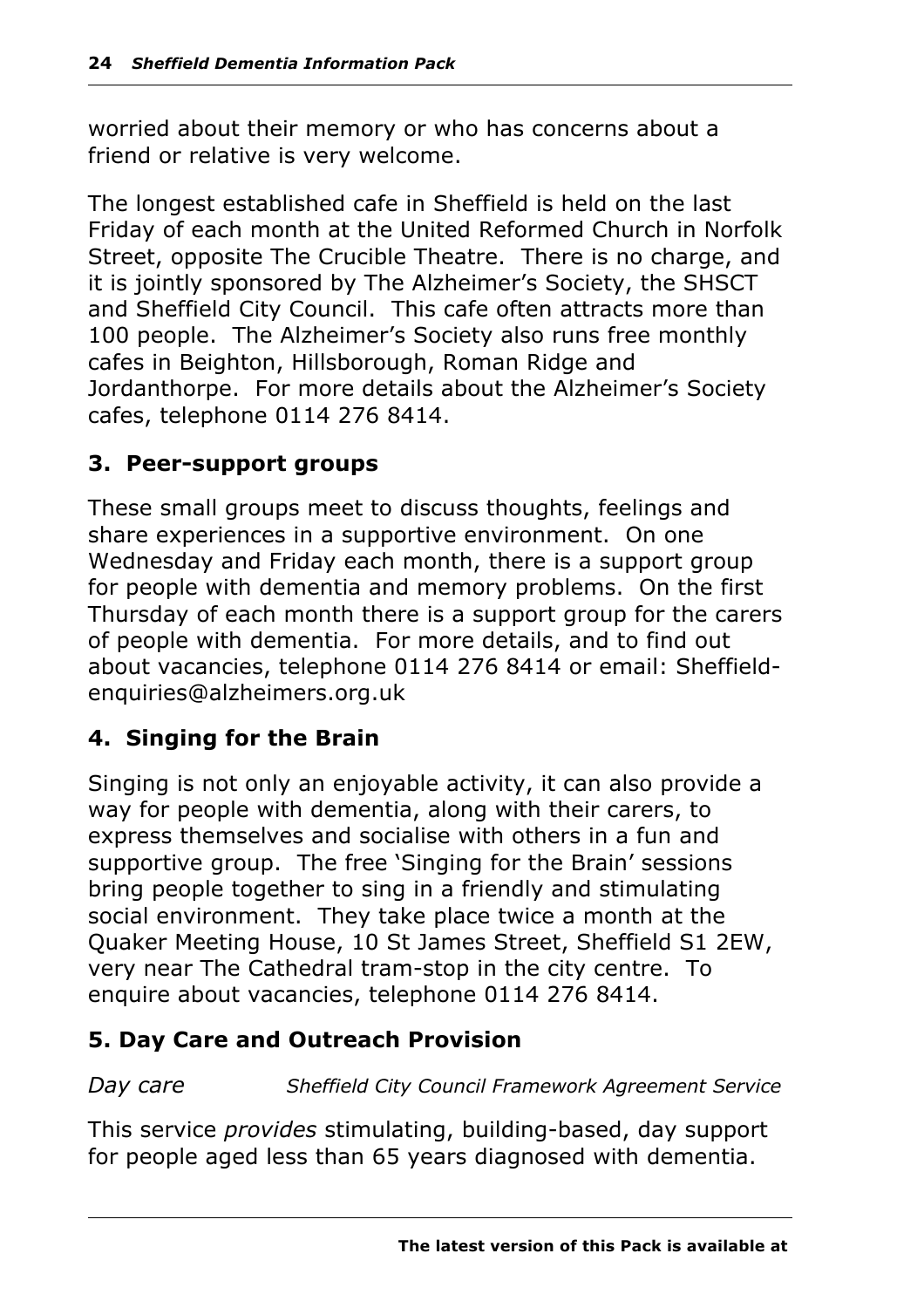Transport to and from the centre is provided, and outings take place during the day.

*Home Support Service (Community Outreach)*

Experienced staff provide one-to-one support to people aged less than 65 years who have a diagnosis of dementia. Transport is provided and the support is tailored to the needs of the person. Referrals to both services are usually made by care management and health professionals.

## **6. Walking Group**

The group is for people with dementia, who can be accompanied by a family member or carer. It is led by volunteers and meets twice a month during spring, summer and autumn. The walks are over approximately 3 to 4 miles. To find out more telephone 0114 276 8414 or email: Sheffieldenquiries@alzheimers.org.uk

## **Carers in Sheffield**

7 Bells Court, Bells Square, Sheffield, S1 2FY

Tel: 0114 278 8942

Helpline: 0114 272 8362

Email: office@sheffieldcarers.org.uk

Website: Under construction

Carers in Sheffield offers information, advice and support and advice to people who are caring for relatives or friends who are ill, frail or disabled, including those affected by dementia and memory problems. In particular, advice is available on:

- benefits
- practical changes to your home to help with disabilities
- equipment to make life easier
- support groups to overcome isolation and gain mutual support.

The first step is to telephone or email, and you can be added to the mailing list. The services include: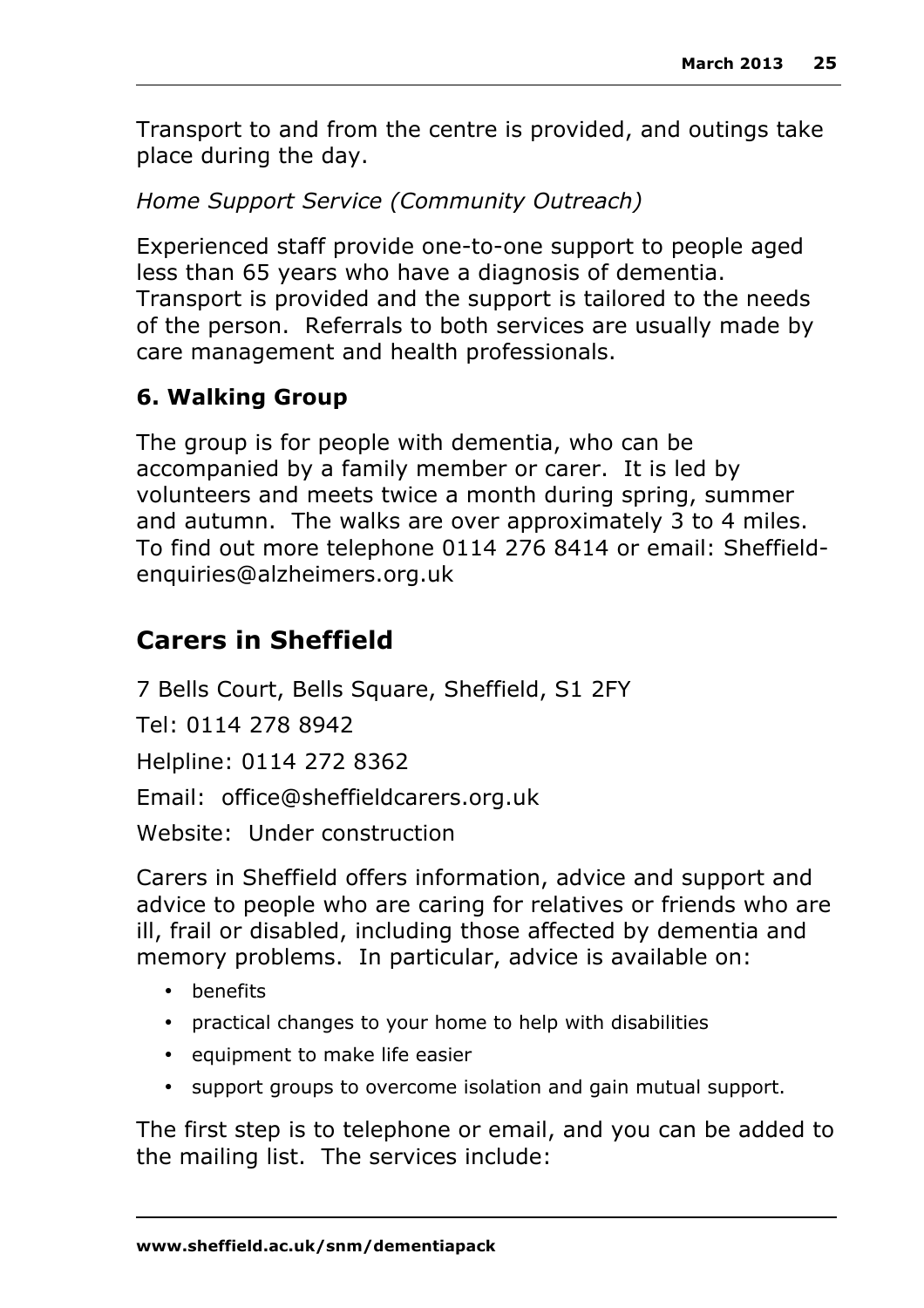- Information pack and quarterly newsletter
- Telephone helpline for information or a friendly, listening ear.
- Specialist advice on benefits, debt, power of attorney, wills *etc*.
- Local carers' support groups in Manor Library, Darnall, Low Edges and Woodhouse, and a support group for carers who are also working
- Art group
- Aromatherapy session (individual appointments of 15 minutes)
- 'Chairobics' exercise group
- Counselling service
- Telephone support service for isolated carers

All services are free apart from the aromatherapy sessions which are charged.

#### **Chinese Community Centre**

Sheffield Chinese Community Centre, 157-159 London Road, Sheffield S2 4LH

Tel: 0114 258 8863 or 0114 250 9994

Email: belinda@sheffieldchinesecommunity.org.uk

Opening hours: Monday-Thursday 10am-5pm, Friday 10am-3pm, Sunday 12.30pm-5pm

#### **1. Evergreen Day Centre and Lunch Club**

The Evergreen Chinese Senior Citizens (60+ years) Day Centre and Lunch Club meet in the Chinese Community Centre on London Road. They provide a friendly environment in which to socialise and enjoy a sense of community and belonging and a traditional Chinese hot meal (charge £1).

The staff and volunteers provide health talks, trips out, reflexology, gentle exercises, Indian head massage, craft workshops and help with shopping. The charge for these services is 50 pence per session. Although the emphasis is on Chinese culture, the club promotes multiculturalism, and has members and volunteers from England, Vietnam, Hong Kong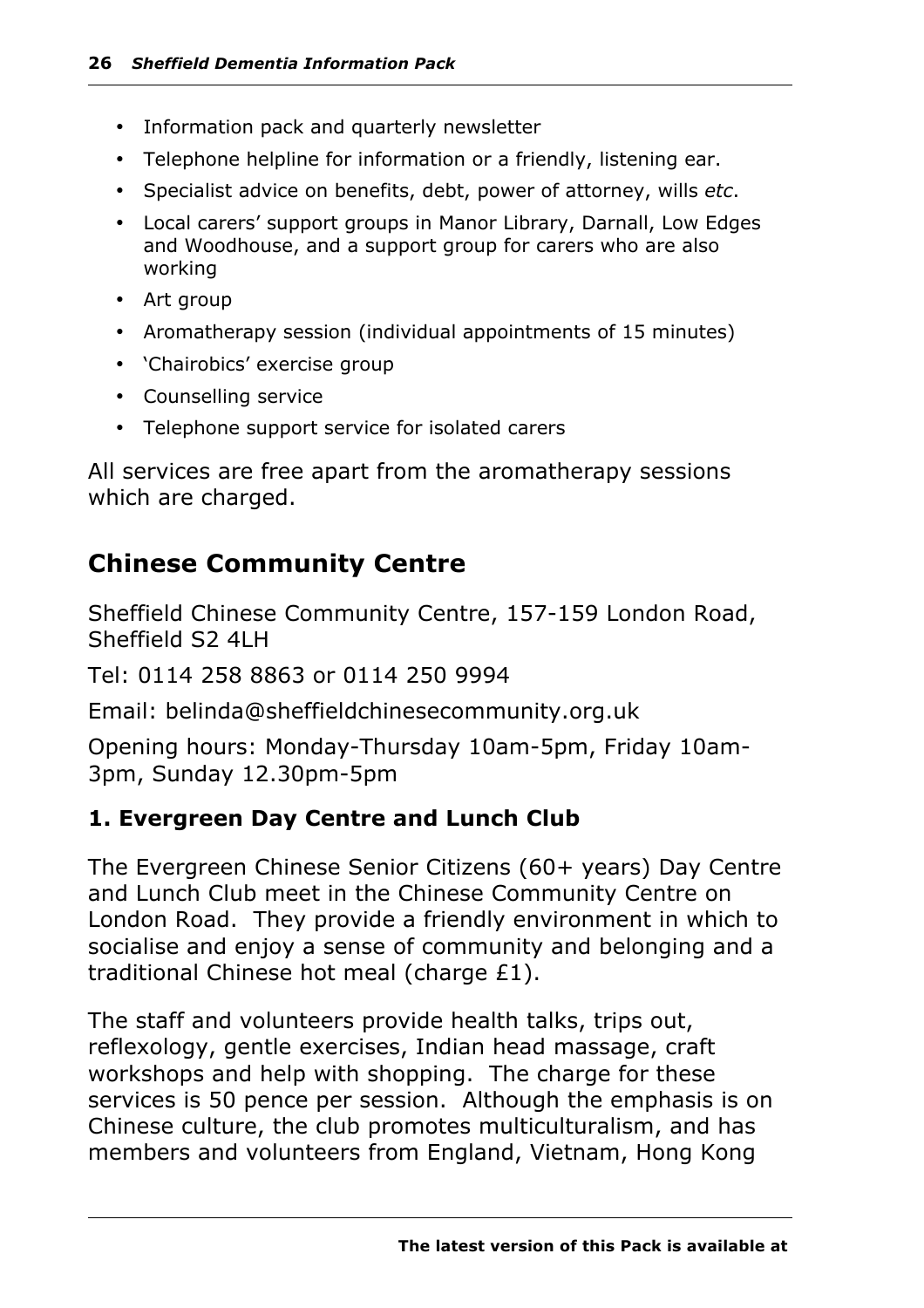and Malaysia. This service welcomes people with dementia and memory problems, but advises that they are accompanied by a carer, friend or family member. There is an outreach service for isolated individuals who cannot attend the day centre.

## **2. Kinhon Chinese Health Programme (Kinhon)**

Tel: 0114-2549594 / 2509994

Email: info@kinhon.fsnet.co.uk

Website: www.kinhon.org.uk/

Kinhon is a registered charity that aims to provide equal access to the NHS and mental health services to the Chinese community in Sheffield and is part-funded by the NHS. Kinhon means 'health' in Chinese. The service provides a range of support for accessing NHS services including for mental health service users and carers, *e.g*. advice on benefits and statutory rights, advocacy, patient rights enquiry, arrangement for accommodation, leisure activities, confidence-building group as well as a Chinese-speaking mental health professional to provide counselling and clinical assessment. Kinhon can arrange interpreters for all primary and secondary care service contacts.

## **Community Action Halfway Home Ltd**

Knowle House, 4 Norfolk Park Road, Sheffield S2 3QE

Telephone: 0114 279 6777

Website: www.cahh.org.uk

Community Action Halfway Home (Halfway), a registered charity, provides practical and emotional support to people with mental health problems to enable them to improve the quality of their lives. It helps people develop self-confidence, self-esteem and life skills. It can help people with multiple problems and those with severe and enduring mental illness.

## **1. Befriender's service**

Halfway provides a one-to-one befriending service for older people who live in Sheffield and have mental health problems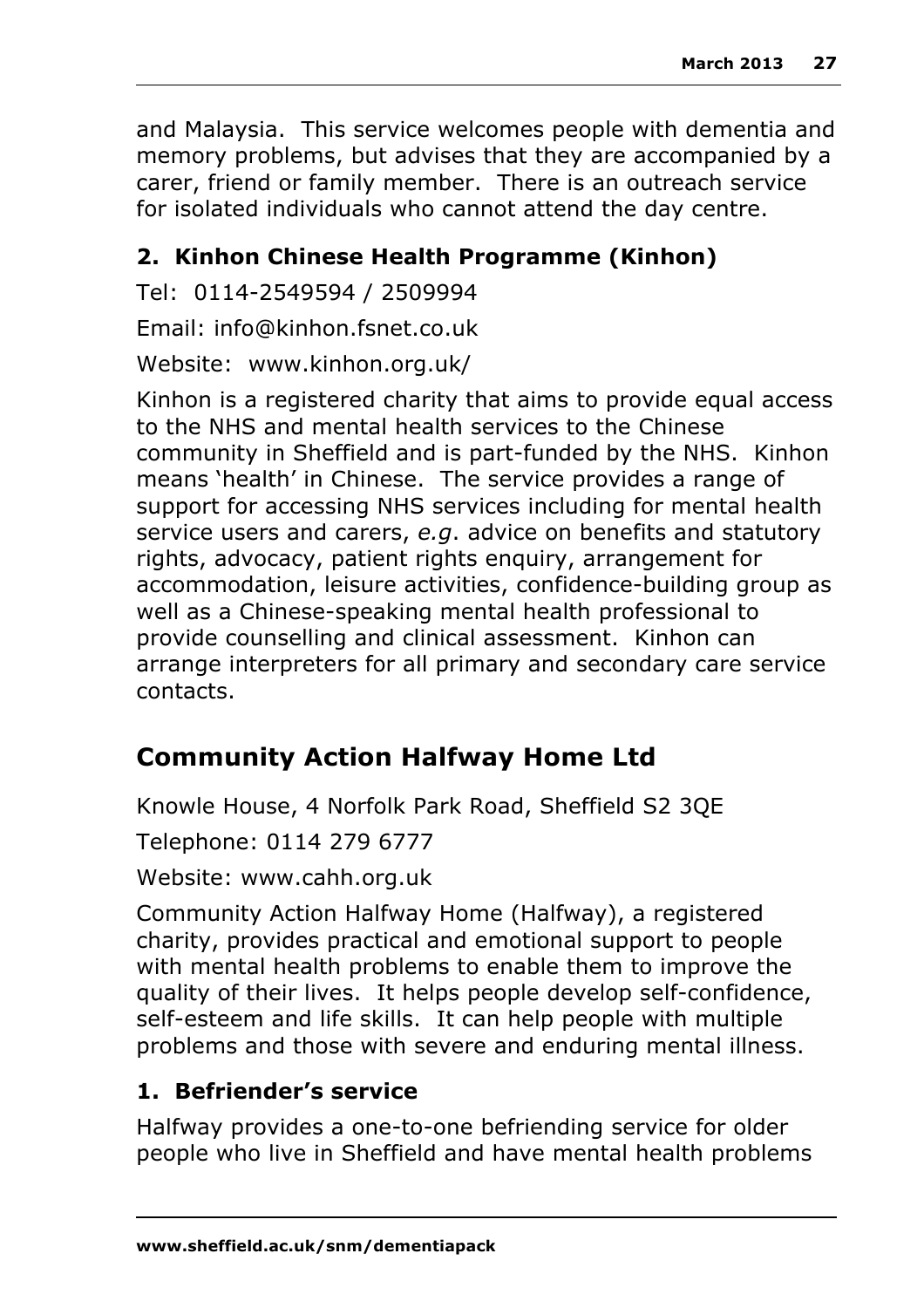(including dementia). It aims to improve the person's quality of life by encouraging enjoyable and meaningful activity and providing support in pursuing interests that the person is no longer able to do without support. The emphasis of the support is on facilitation and empowerment, enabling the client to engage in meaningful activity. The service can be purchased using a Self-Directed Support (SDS) budget or Direct Payments. It costs £45 per week for up to 2 hours support. Clients must have sufficient SDS funds to pay for their befriender's expenses.

#### **2. Support Planning and Brokerage service**

This service is available for people who have been assessed for Self-Directed Support (SDS) or Direct Payments. A clientcentered, holistic approach is taken, enabling clients to think about what they want for their future. The plan sets out what clients want to achieve, how they intend to reach their goals and what kind of support they would find most helpful.

The services identified in the plan are discussed with the client, priced and then forwarded to the care coordinator for submission to the panel, who will have to agree that it meets the client's assessed needs.

Halfway provides a Brokerage service to make the Support Plan happen. Once the Support Plan has been written and a budget has been agreed, experienced staff will help the client to contact services to access the services identified in the plan and help with all processes involved in accessing the services. The Brokerage service can be purchased using an SDS budget: the cost is dependent on the number of services identified in the support plan. Please contact Halfway for up-to-date prices.

## **Darnall Dementia Group**

Telephone: 0777 338 1621 Email: Darnalldementia@yahoo.com Website: www.darnalldementiagroup.co.uk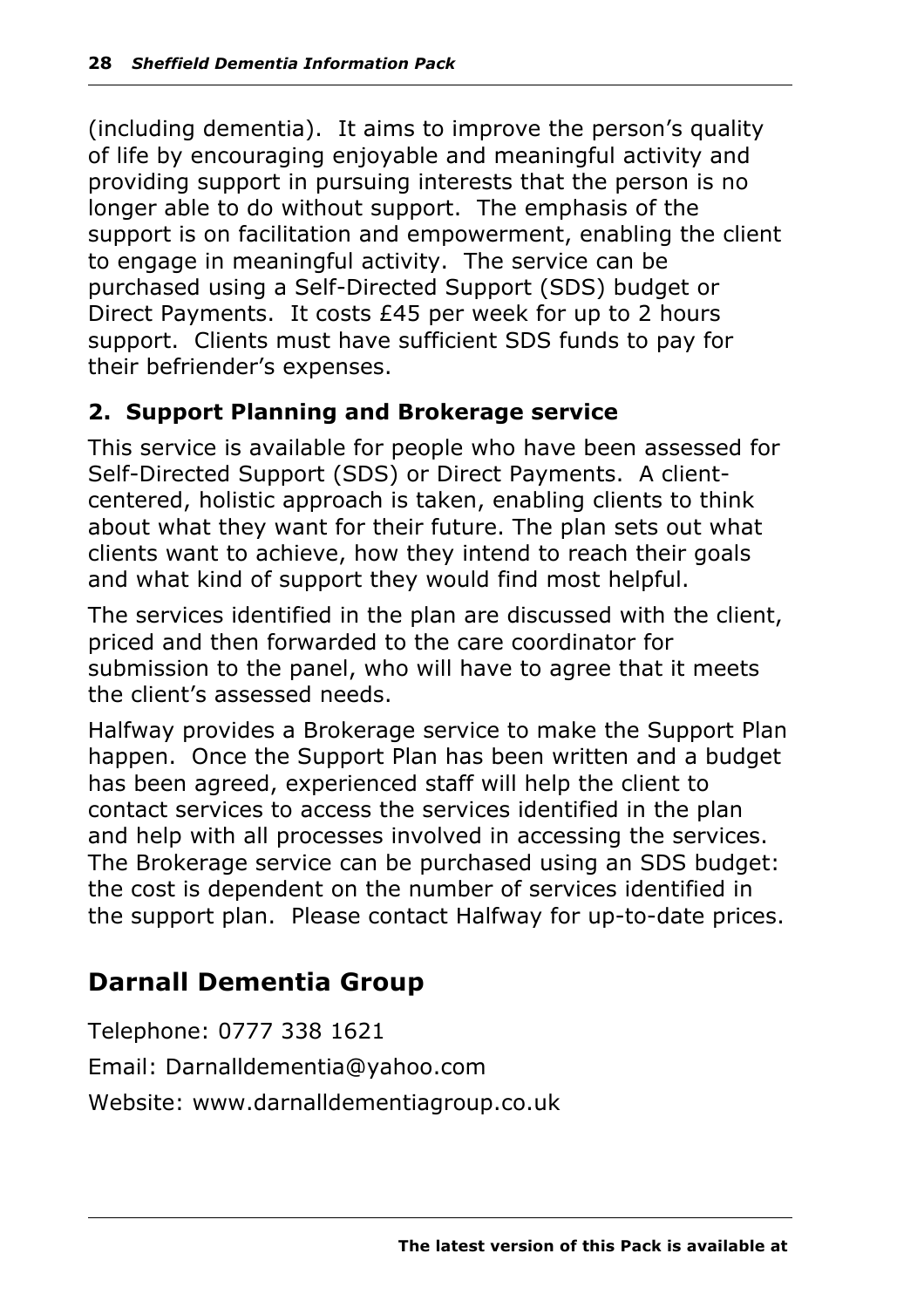#### **1. Day care**

#### *Sheffield City Council Recognised Provider/Framework Agreement Service*

The Darnall Dementia Group charity provides day care for people with dementia from any part of Sheffield on Mondays, Wednesdays and Fridays at a church hall in Darnall. The Group has more than 30 years' experience of supporting individuals affected by dementia. The day care sessions promote a sense of community, friendship and fun in an informal setting, and attenders choose the extent to which they are involved. Oneto-one support is provided, enabling all service users to be involved in decisions and to decide if they want to join in with activities. Inquiries about referrals and vacancies should be to the office (contact details above). An assessment will be carried out by the nurse to ensure that the Darnall Dementia Group is appropriate for the individual. The service is charged and eligible for self-directed payments.

#### **2. Carer support groups**

For those caring for a person with dementia, Darnall Dementia Group also offers two monthly support groups that provide a relaxed, friendly place to share experiences and learn from one another.

## **Dementia? Welcome! Cafe**

The Furnival, Verdon Street, Pitsmoor, Sheffield, S3 9QQ Tel: 0141 272 7479, mobile (Nick Edmondson) 07725 569 380

This cafe is on Wednesdays from 11 am to 1 pm and welcomes anyone affected by or with an interest in dementia or memory problems. It provides light refreshments in a relaxed environment where people share stories, reminisce and play games. This informal and sociable cafe promotes living a full and enjoyable life with dementia, and an understanding of the needs and issues that arise from memory problems. It makes everyone very welcome, is free, and people can drop in as often as they wish. Dementia? Welcome! Cafe has recently received a grant from the Big Lottery Fund.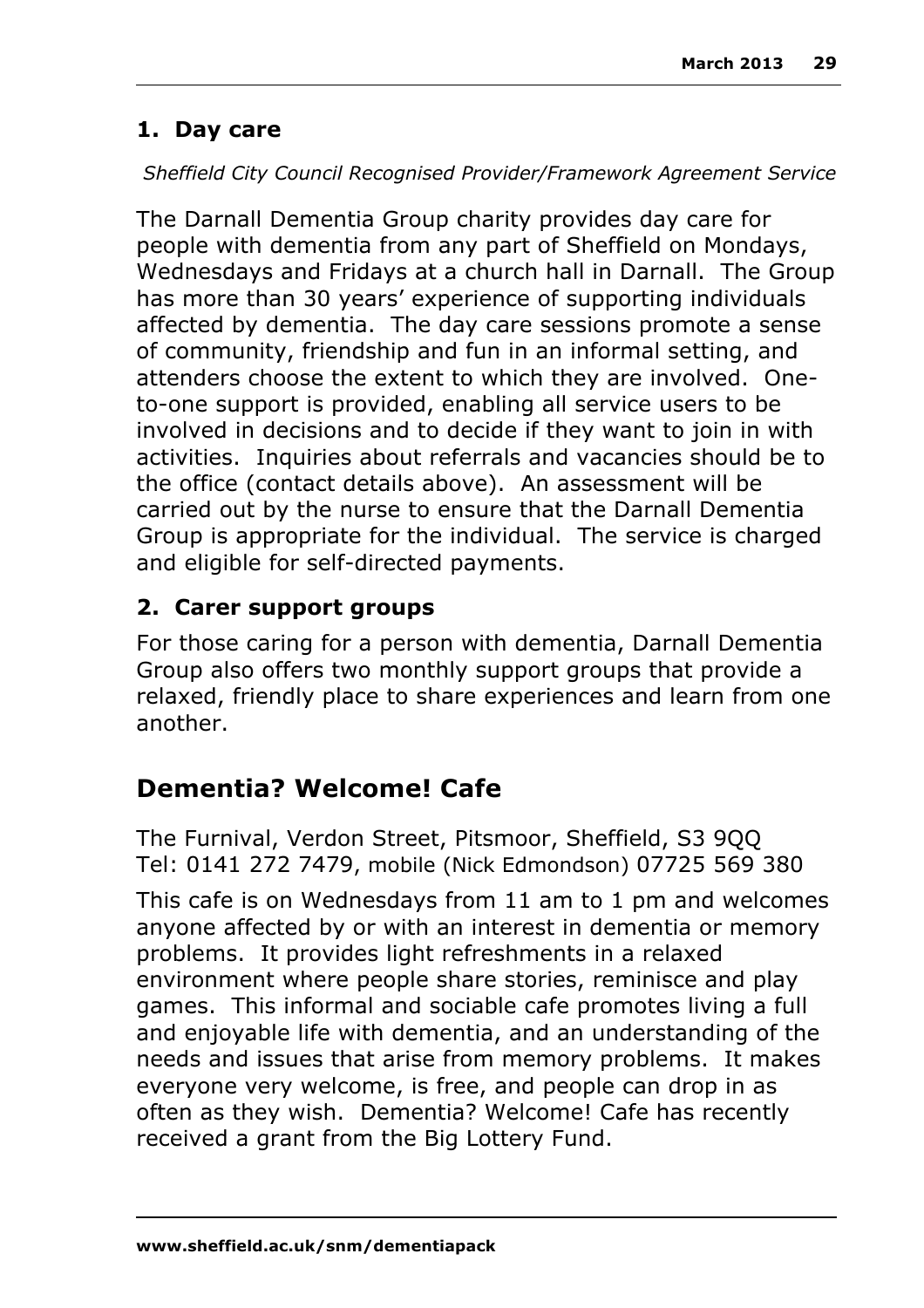## **Sheffield City Council**

The City Council provides a wide range of advice and support services for older people, many designed to help with 'looking after your health and well-being, staying active, taking care of your finances, keeping safe and much more' (*see* www.sheffield.gov.uk/caresupport/adult.html).

A service found reassuring by some people with memory problems is 'City Wide Care Alarms'. This monitoring and response service, including the support worker responses, costs £4.81 per week (from April 2013). It can be supplemented with several specialist monitors and alarms (*see* www.sheffield.gov.uk/caresupport/adult/ourservices/citywidealarm.html).

The Council's Adult Care Services provide various care services for people with disabilities (including dementia) and functional limitations, some in the individual's own home (domiciliary care) and some in a residential care or nursing home. These include a specialist home-care service for people with dementia. 'Adult care' services are means-tested: some are free to people on low incomes and with modest assets.

To obtain the advice of the city's Adult Care Services Access Team, contact First Point. The central office at Howden House, 1 Union Street, S1 2SH is open Monday to Friday from 8.30 am to 5.30 pm. It has a 24-hour telephone number (0114 273 4908) and the Email address is firstpoint@sheffield.gov.uk. In addition, there are four local First Point walk-in centres. All (except Manor Library) are open Monday to Friday 9 am to 5 pm:

- Chapeltown, at Chambers Court, off Cowley Lane.
- Crystal Peaks, at 1-3 Peaks Square, Waterthorpe.
- Hillsborough, at The Mall, off Langsett Road.
- Manor, at Ridgeway Road. Closed Thursdays, and variable opening hours (tel: 0114 203 7805)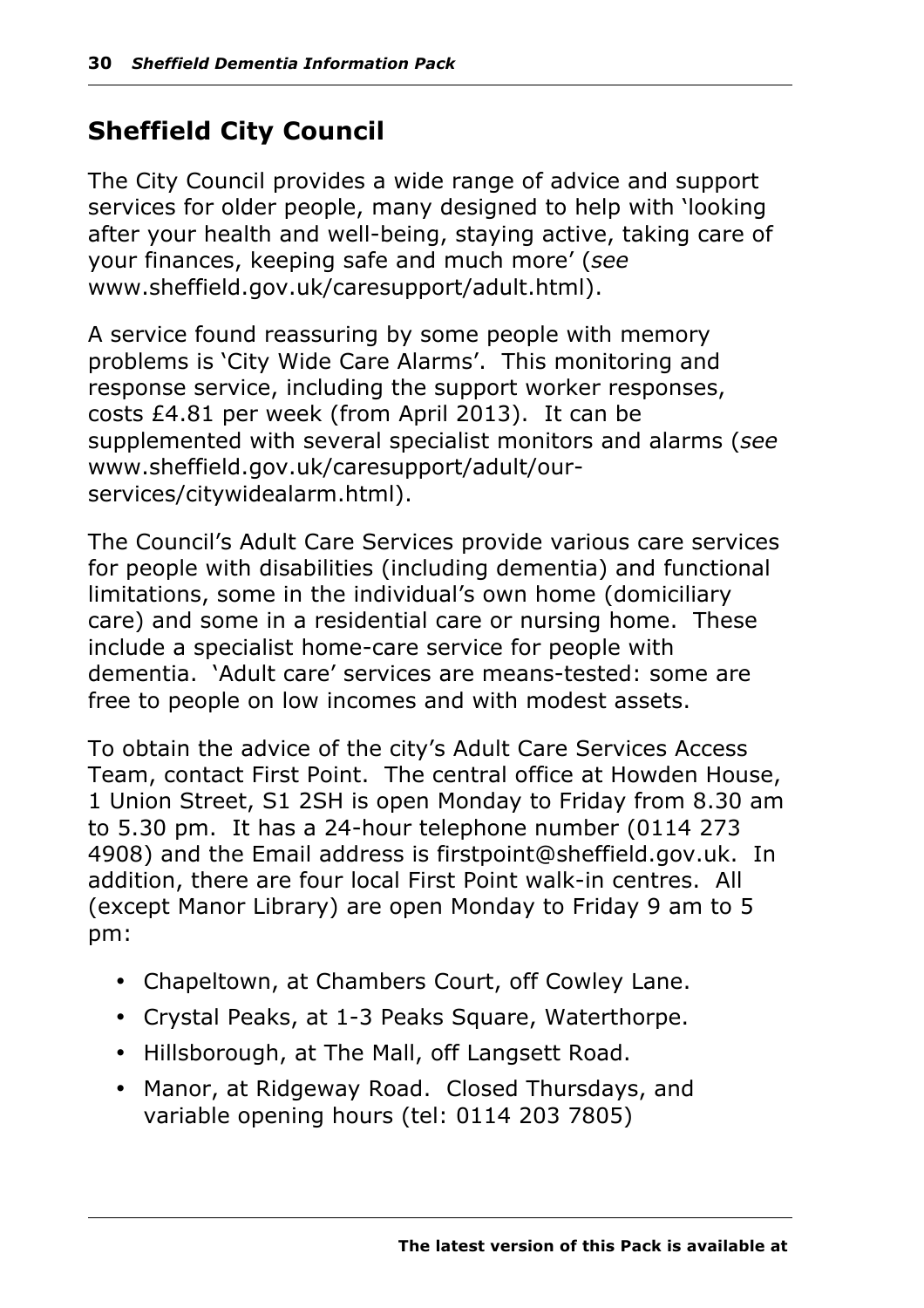There is a 'How to Get Social Support' page on the Sheffield City Council website at www.sheffield.gov.uk/caresupport/adult/how-get-support.html

#### **The libraries and Internet access**

There are 30-odd public libraries in Sheffield and all will provide help with accessing the Internet. A complete list and map is available at www.sheffield.gov.uk/libraries/find/all.html. In addition, two mobile libraries provide this help at more than 50 stops across the city at least once a month (for more details, go to www.sheffield.gov.uk/libraries/find/all/mobilelibrary-service.html). Alternatively telephone 0114 273 4277 or email: mobileservices.library@sheffield.gov.uk.

Computers are available to everyone in all the libraries. Every computer has Internet Explorer for web browsing and all registered users are given their own disc space that can be accessed from any computer in any Sheffield public library. All library services are free to anyone who lives, works or is educated in Sheffield or the surrounding area.

The city's libraries manage the already-mentioned Sheffield Community Information Service 'Help Yourself' website (www.sheffieldhelpyourself.org.uk/default.asp). This lists a wide range of services and can be searched by postcode and by the keyword 'dementia'. Personal enquiries can be made at any library or by telephoning 0114 273 4763.

## **SADACCA Day Centre**

Sheffield and District Afro-Caribbean Community Association (SADACCA), 48 The Wicker, Sheffield, S3 8JB. Tel: 0114 275 3692 Email: sadaccadaycare@hotmail.com Website: www.sadacca.org/services/sadacca-day-care-centre

SADACCA runs a friendly, relaxed day centre for elderly African-Caribbean individuals where they can meet, socialise and enjoy a meal together. It welcomes people affected by dementia and memory problems. There is no need to book a place as people are encouraged to drop in any day from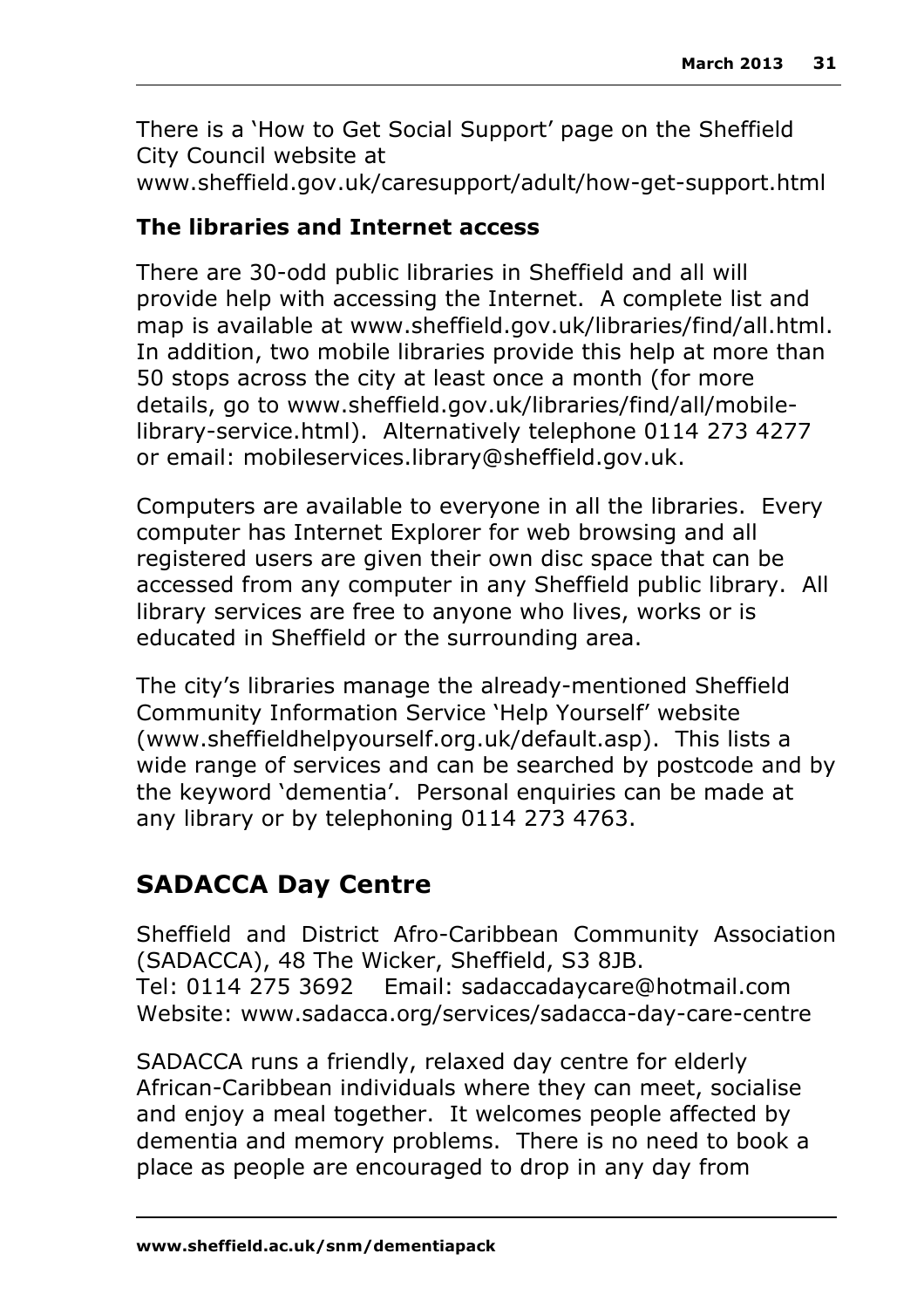Monday to Friday between 9 am and 5 pm. Services are chargeable and include:

- A minibus pick up service for those unable to travel independently
- A traditional West Indian hot meal during the day
- A laundry service on site, including delivery and pick up if required
- A 'meals-on-wheels' service
- A chiropodist service once per month

## **WRVS Support Services**

WRVS South Yorkshire Hub. Tel: 0845 600 5885 Email: southyorkshirehub@wrvs.org.uk Website: www.wrvs.org.uk

#### **1. Good Neighbours Scheme**

Many people with memory problems living on their own do not need highly skilled practical assistance or care, but just someone to spend time with while enjoying a cup of tea and a friendly chat or someone to help with daily living tasks such as shopping. The WRVS volunteers who deliver the Sheffield Good Neighbours Scheme help people who lack such basic support. The aim is to ensure that everyone accepted into the scheme has an appropriate package of support tailored to their individual needs and desires, utilising services provided by both other organisations and the WRVS. All the volunteers have training in dementia awareness. They may be able to assist with befriending, shopping, transport, simple DIY/gardening and attending health appointments. Anyone can refer themselves or a relative or acquaintance to this service.

#### **2. Dementia Support at the Northern General Hospital**

WRVS Chesterman, Northern General Hospital, Herries Road, Sheffield S5 7AU

Tel: 0845 600 5885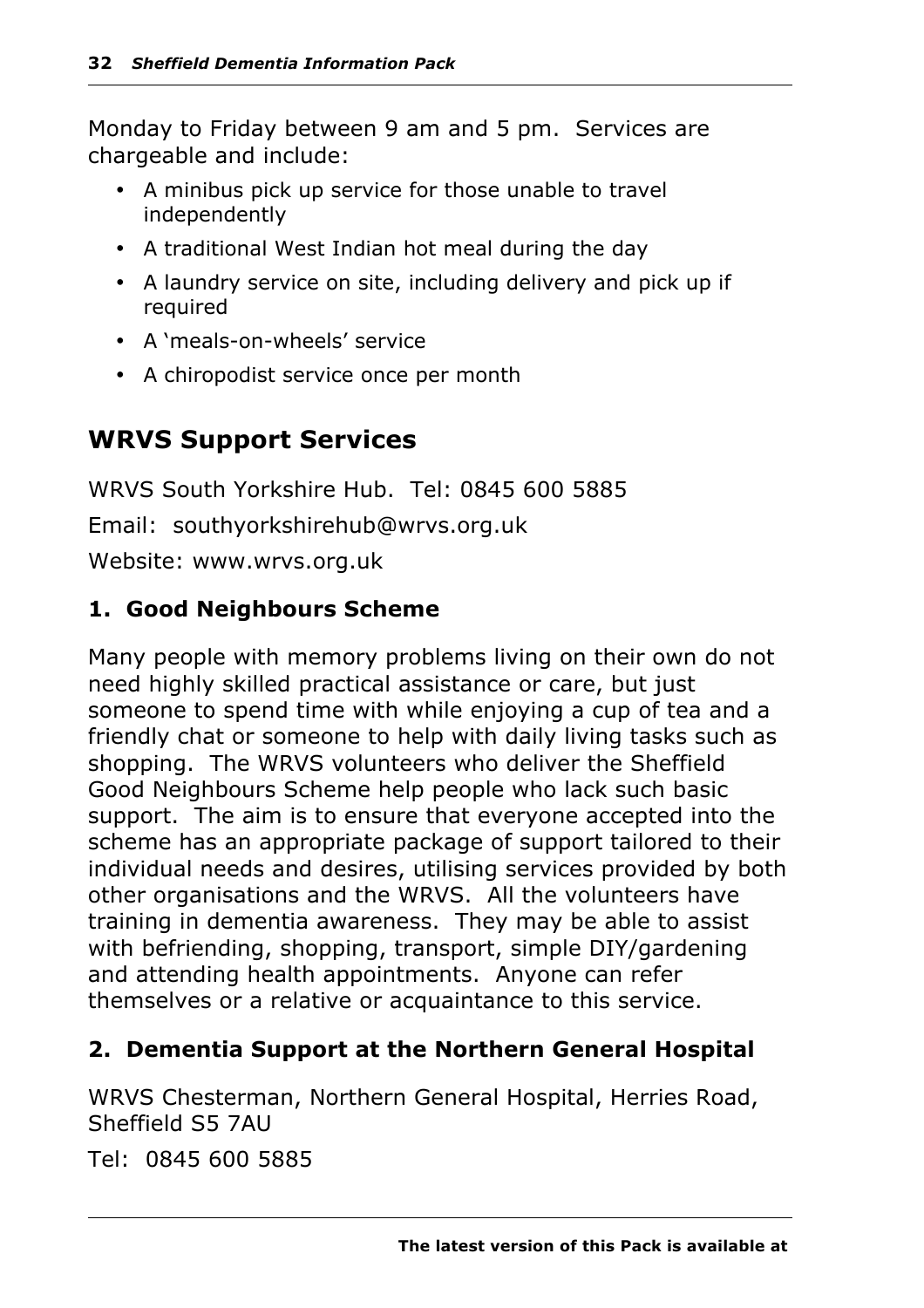Email: southyorkshirehub@wrvs.org.uk

Trained WRVS volunteers work alongside the hospital staff on the wards, encouraging patients with dementia or memory problems to eat, reading to them, spending time with them away from the ward, and with activities such as painting, crafts and singing. The volunteers give support around the clock to older people that have long stays in any of the hospital wards. They also help family members and carers. The WRVS support to both patients and family members can continue after the hospital stay. The service is jointly funded by Sheffield Teaching Hospitals NHS Foundation Trust and the WRVS. All staff and volunteers are fully CRB checked. There is no charge for this service.

## **PERSONAL CARE AND DOMESTIC HELP**

A person with dementia or their carer might need or appreciate help with domestic or care tasks at home (generally called 'domiciliary services'). Several charities and for-profit organisations and Sheffield City Council provide personal care, domestic help and companionship services. Charges vary considerably.

Those with substantial care needs may be eligible for Sheffield City Council's personal social services and should seek the advice of its Adult Care Services (*see* the entry above).

This booklet does not list all providers of domiciliary services. The Sheffield Community Information Service website 'Help Yourself' lists approved and other providers (*see*  www.sheffieldhelpyourself.org.uk/). It can be searched by postcode and by the keyword 'dementia'. Personal enquiries can be made at the Reference and Information Service in the Central Library or by telephoning 0114 273 4712.

The Age UK 'Older Sheffield' website gives summary details of many services and can be searched by postcode and by keywords (such as 'dementia') (*see* www.oldersheffield.org.uk/). A commercial website also has a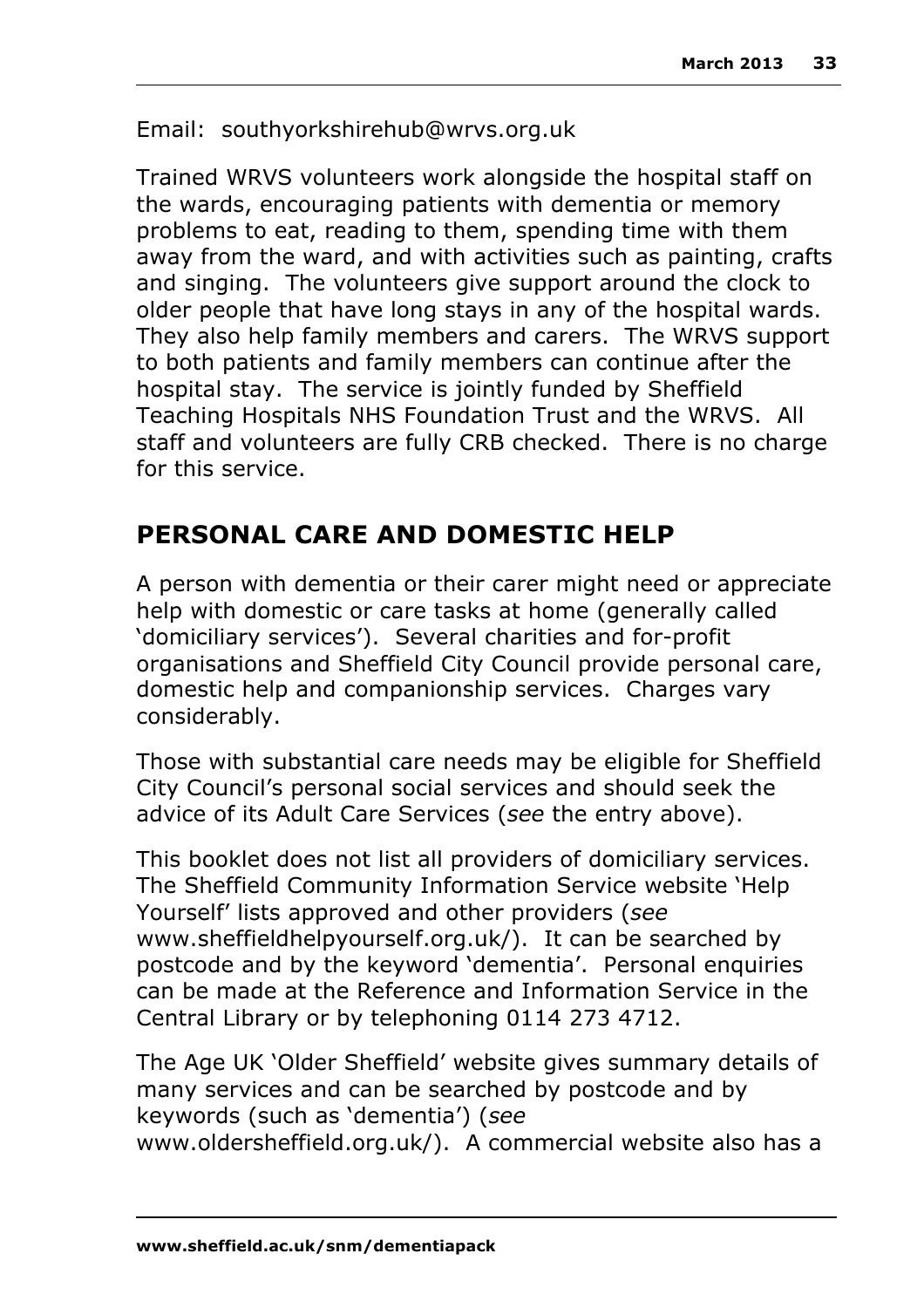short list of services in South Yorkshire (*see* www.homecare.co.uk).

## **RESIDENTIAL CARE AND SHORT BREAKS**

A time may come when a person with dementia would appreciate a short break from home, or when their carer needs to be away. Many residential care and nursing homes offer short stays as well as permanent residence, and most homes have considerable experience of caring for people with dementia. All homes welcome telephone calls and visits. Their charges vary considerably. Those with substantial care needs may be eligible for residential care part-paid by Sheffield City Council. The advice of the City's Adult Care Services should be sought (*see* the entry above).

This booklet does not give information about individual residential care and nursing homes in Sheffield. Sheffield City Council's website lists the local residential care and nursing homes and has a lot of useful advice about this option and about choosing a home (*see*  www.sheffield.gov.uk/caresupport/resnursing.html).

The Care Quality Commission (CQC) inspects and registers care homes. Its website identifies around 40 homes within 5 miles of Sheffield that care for people with dementia (*see* www.cqc.org.uk/public and click on the 'care homes' tab). For each home, the website gives a very brief tick-box summary of the results of the most recent inspection.

The Sheffield Community Information Service website 'Help Yourself' lists approved and other residential care providers (*see* www.sheffieldhelpyourself.org.uk/sis.html). Personal enquiries can be made at the Reference and Information Service in the Central Library or by telephoning 0114 273 4712. Commercial websites also list care homes and nursing homes in the city. Examples include:

- www.carehome.co.uk/ and
- www.accessplace.com/nursing-home/southyorkshire/sheffield.htm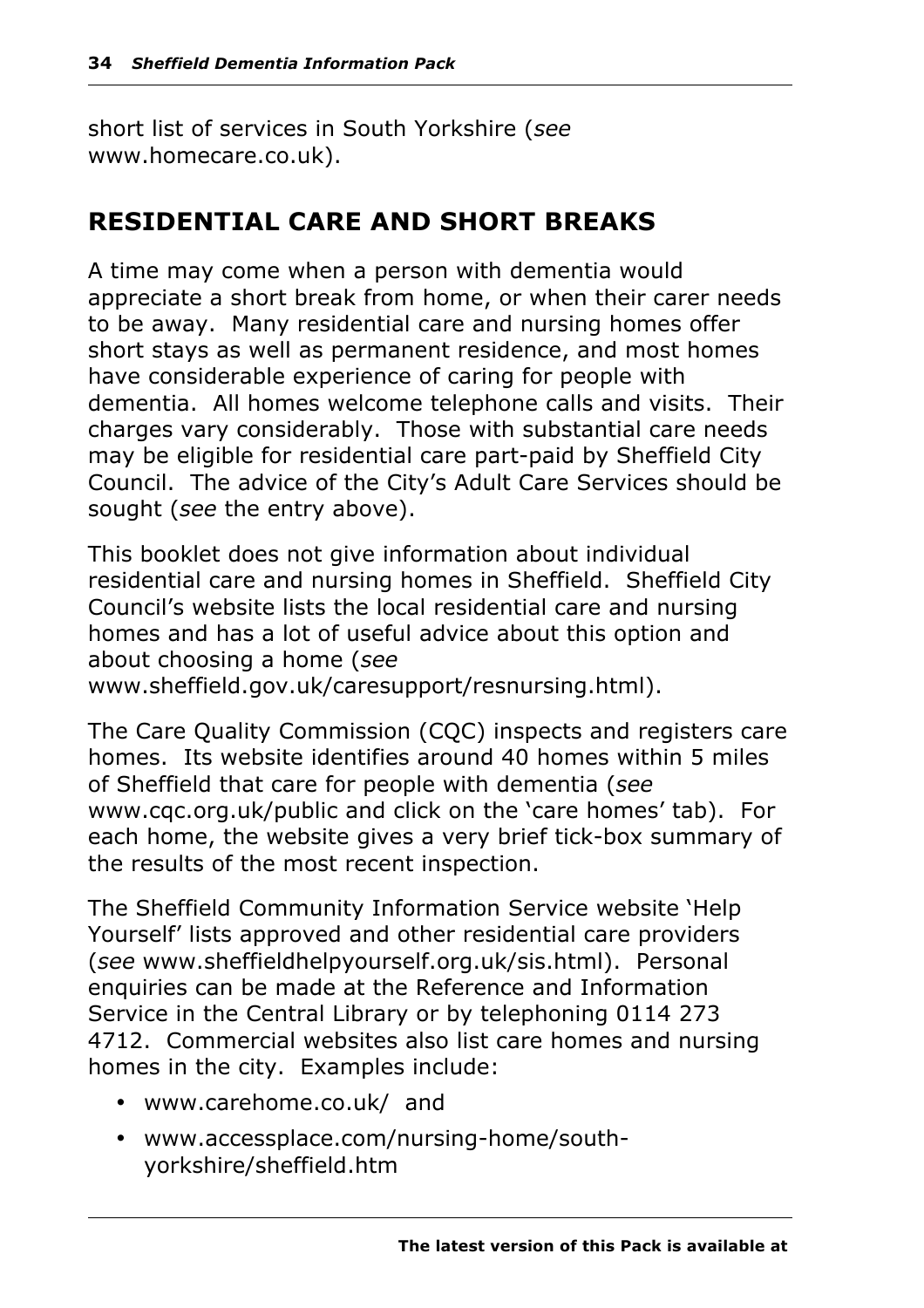## **INDEX**

Advance planning 12-13 Age UK Sheffield 12, 18, **19-22** Alarms, telecare 30 Alzheimer's disease *see Dementia* Alzheimer's Society 7, 10-15, 17, 18, **23-25** ... dementia cafes 23-24 ... factsheets 10-15 Attendance Allowance 11 Bank accounts 13 Benefits, social security, advice 12, 13-14, 19, 21, 22, 23, 26, 27 Care Quality Commission, care home ratings 34 Carer support, and groups 25- 26, 27, 29 Carer's Allowance 12 Carers in Sheffield 12, **25-26** Chinese Community Centre **26-27** ... Evergreen day centre and lunch club 26 ... Kinhon Health Programme 27 Citizens Advice Bureau 12, 13-14 Community Action Halfway Home **27-28** Community support services 16, 24, 25, 26, 27-28 Darnall Dementia Group 18, **28-29** Day care 16, 24-5, 28 ... Chinese Evergreen 26 Day centres 9, 20, 28, 31-32

Dementia, advice on living with 8-15, 22, 23 Dementia, causes, types 6-7 Dementia cafes 9, 23-24, 29-30 Dementia-friendly community 5, 9 Dementia Strategy Board 5 Dementia? Welcome! Cafe **29-30** Department for Work and Pensions Advice Line 12 Disability Living Allowance 11 Domestic help *see Personal Care* Driving, licence 10-11 Employment and Support Allowance 12 General practitioners 4, 16 Grenoside Grange Hospital 16 *Help Yourself* website 18-19, 31, 33, 34 Holidays 10 Home care and support 25, 28, 32 Housing benefit 12 Income support, benefit 12 Internet, access to and use 8, 31 Lasting power of attorney 13 Learning disabilities and dementia 17, 23 Legal issues, advice 13-14, 23 Library information service 8, 31 Living well advice 8-15 Lunch clubs 9, 26 *see also Day centres*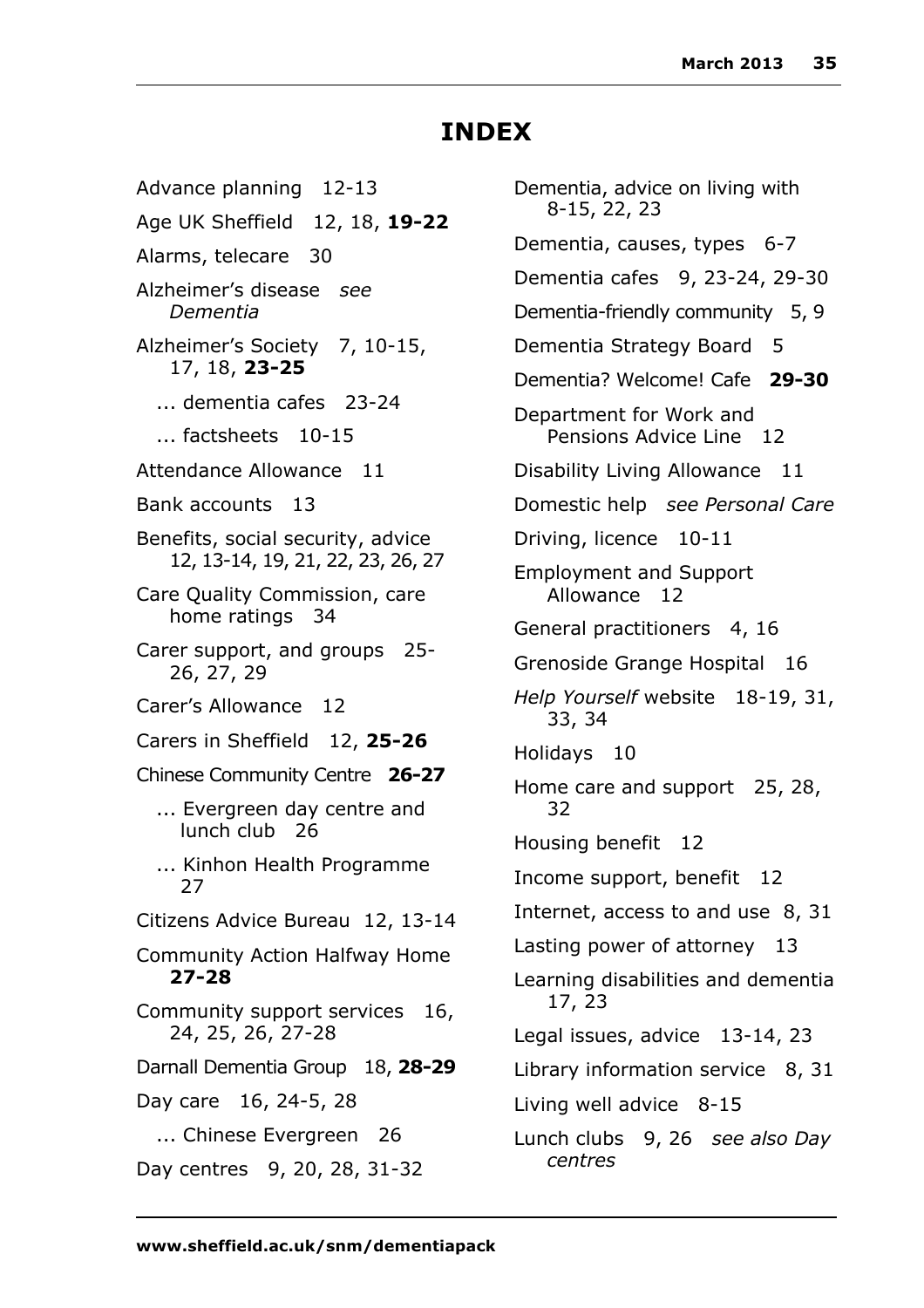Memory problems, causes, advice 4, 6, 23 Mental health problems, advocacy and advice services 23, 27, 29, 32 Michael Carlisle Centre 14, 16 Money, *see Personal finances* and *Bank accounts* NHS memory services 16-17, 24 Neurology Memory Services 17 *Older Sheffield* website 22, 33 Peer-support groups 24 Personal care and domestic or practical help 20-21, 23, 24- 25, 27, 32, 33-34 Personal finances, advice 11-12, 13, 19-20, 23 Personal Independence Payment 11 Power of Attorney 13 Residential care 34 Respite care 34 Royal Hallamshire Hospital 17 Self-directed Support Plan advice 22, 28, 30 Sheffield City Council services 5, 18, 24, **30-31** ... Adult Care Services 30 ... City Wide Care Alarms 30 ... *Help Yourself* website 18-19 ... First Point advice centres 30-31 ... Framework Agreements 18 ... Library information services 8, 31 ... Recognised Providers 18 Sheffield and District Afro-Caribbean Community Association (SADACCA) **31-32** Sheffield Law Centre, 'Advice Line' 14 Short breaks *see Respite care* 'Singing for the Brain' 24 Social opportunities 8-9, 20, 23- 24, 25, 26, 28 Travel 10 Web, worldwide, access to and use 8, 31 Walking group 25 Wills 13 WRVS Support Services **32-33**

#### **FEEDBACK**

We are very keen to receive your views on the Pack and its usefulness. Please send your comments and suggestions to David Reid by email (d.reid@sheffield.ac.uk), by post (David Reid, School of Nursing and Midwifery, The University of Sheffield, Barber House, 387 Glossop Road, Sheffield S10 2HQ) or through the dementia pack webpage (www.sheffield.ac.uk/snm/dementiapack).